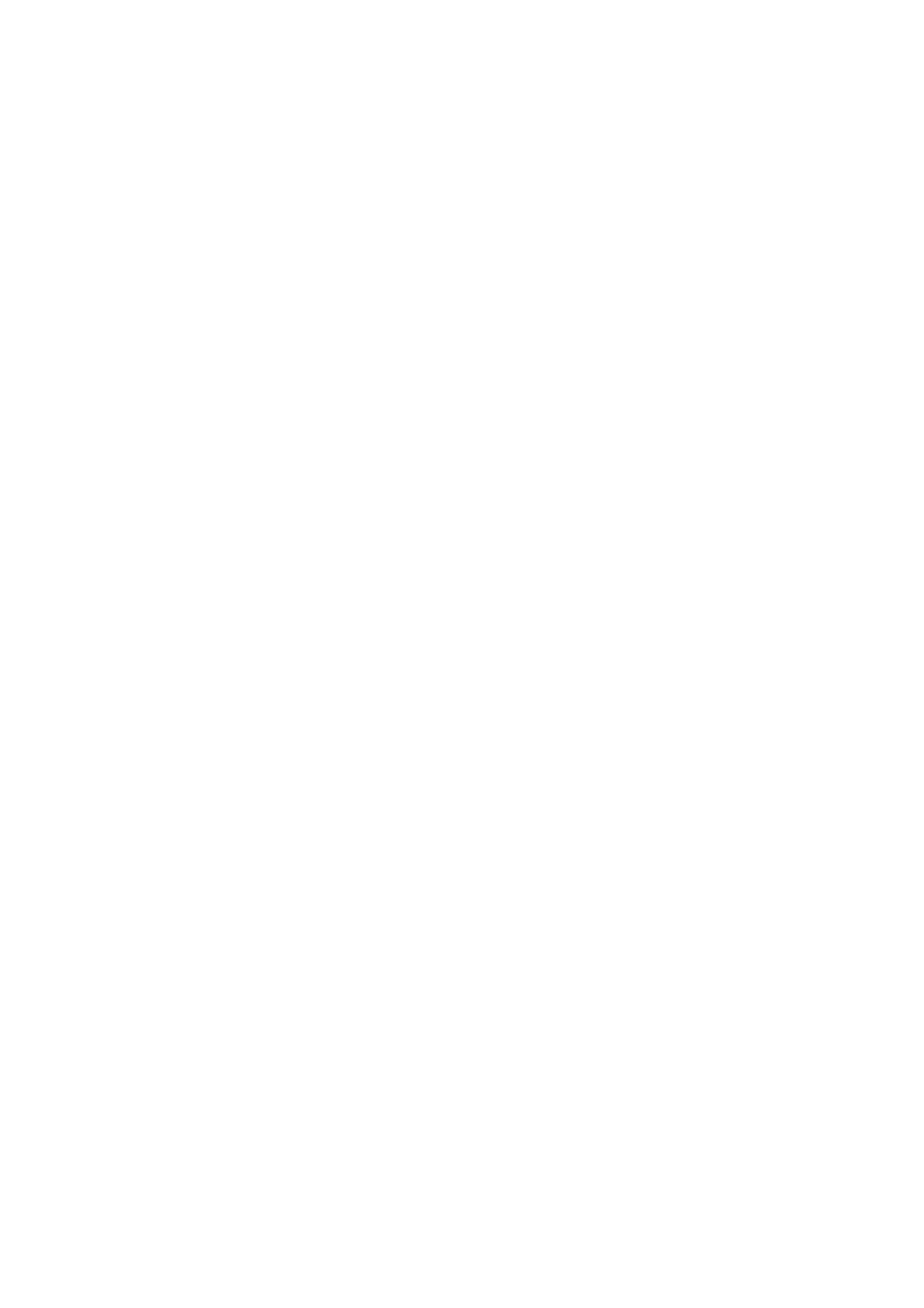# Chebyshev polynomials and best rank-one approximation ratio

Andrei Agrachev Khazhgali Kozhasov André Uschmajew

**Abstract.** We establish a new extremal property of the classical Chebyshev polynomials in the context of best rank-one approximation of tensors. We also give some necessary conditions for a tensor to be a minimizer of the ratio of spectral and Frobenius norms.

# **Introduction and Outline**

The classical Chebyshev polynomials are known to have many extremal properties. The first result was established by Chebyshev himself: he proved [3] that a univariate monic polynomial with real coefficients that least deviates from zero on the interval [−1*,* 1] must be proportional to a Chebyshev polynomial of the first kind. Later there were further developments highlighting extremal properties of this class of univariate polynomials and its relevance for approximation theory; see [11, 17] and references therein. In this article we discover a new extremal property of Chebyshev polynomials of the first kind in the context of the theory of rank-one approximations of real tensors.

Let us define *the binary Chebyshev form of degree d* as

$$
\mathcal{H}_{d,2}(x_1, x_2) = \frac{(x_1 + ix_2)^d + (x_1 - ix_2)^d}{2} = \sum_{k=0}^{\lfloor d/2 \rfloor} \binom{d}{2k} (-1)^k x_1^{d-2k} x_2^{2k}.
$$
 (0.1)

Note that its restriction to the unit circle  $x_1^2 + x_2^2 = 1$  can be identified with the Note that its restriction to the unit circle  $x_1^2 + x_2^2 = 1$  can be identified with the univariate Chebyshev polynomial of the first kind  $x \mapsto \mathrm{H}_{d,2}(x, \sqrt{1-x^2}) = \cos(d \arccos x)$ ,  $x \in [-1,1]$ . In Theorem 1.1 we prove that the binary form  $(0.1)$  minimizes the ratio of the uniform norm on the unit circle and the Bombieri norm among all nonzero binary forms of the given degree *d*.

In [18], the more general problem of minimizing the ratio of the uniform norm on the unit sphere and the Bombieri norm among all nonzero forms of a given degree *d* and number of variables *n* was considered. Equivalently, identifying a homogeneous polynomial with the symmetric tensor of its coefficients, one can formulate this problem as follows: minimize the ratio of the spectral norm and the Frobenius norm among all nonzero real symmetric  $n^d$ -tensors. In an attempt to attack this problem we define the family of homogeneous *n*-ary forms  $(1.2)$  that we call *Chebyshev forms*  $H_{d,n}$ .

Besides solving the above problem for the case of binary forms in Theorem 1.1, we solve it in the case of cubic ternary forms  $(d = 3, n = 3)$  in Theorem 1.2. This latter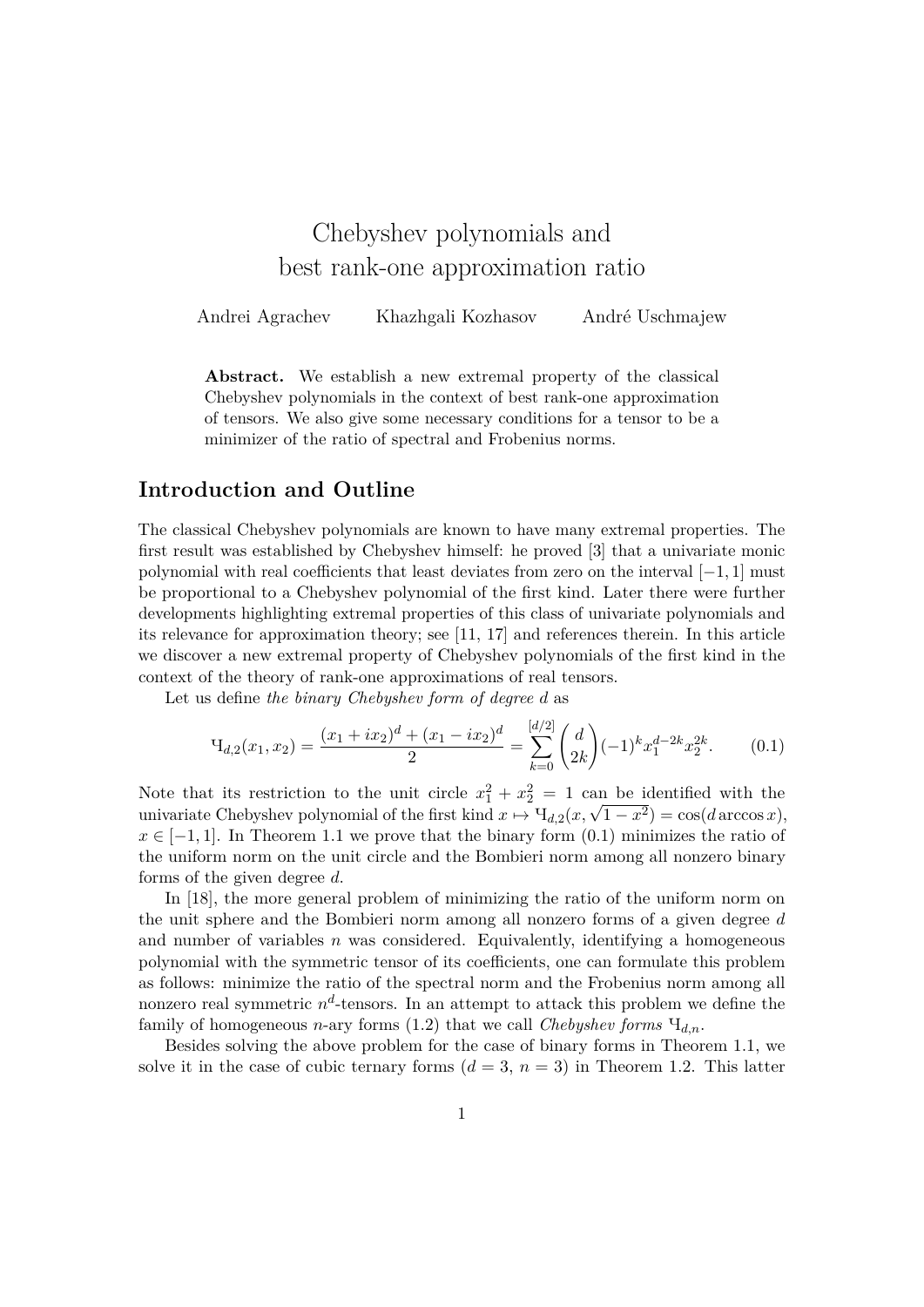result in fact follows from a more general result that we obtain in Theorem 1.5: the maximal orthogonal rank of a real (3*,* 3*,* 3)-tensor is 7. This in particular implies that the minimum value of the ratio of the spectral norm and the Frobenius norm of a nonzero  $(3,3,3)$ -tensor is  $1/\sqrt{7}$  and hence gives an affirmative answer to a conjecture in [14]. Since the spectral norm of a tensor measures its relative distance to the set of rank-one tensors (see section 2.2) yet another way to interpret this result is that the symmetric tensor associated to the Chebyshev form Ч3*,*<sup>3</sup> achieves the maximum possible relative distance to the set of all rank-one (3*,* 3*,* 3)-tensors.

In Theorem 1.10 we show that if a tensor minimizes the ratio of the spectral and the Frobenius norms, then it lies in the space spanned by its best rank-one approximations. In Theorem 1.11 we prove an analogous result for symmetric tensors or, equivalently, homogeneous forms: if a form minimizes the ratio of the uniform norm on the unit sphere and the Bombieri norm, then it lies in the space spanned by rank-one forms defined by global extrema of the restriction of the form to the unit sphere. These two results imply lower bounds on the number of best rank-one approximations for those tensors (respectively, on the number of global extrema of homogeneous forms) that minimize the ratio of norms; see Corollary 1.12.

In the next section we state all our results in detail. The results are proved in section 3. Section 2 contains some necessary preliminaries and auxiliary results.

## **1 Main results**

In this section we state our main results. They are all closely related but can be grouped into somewhat different directions.

#### **1.1 Chebyshev forms and their extremal property**

In the following  $P_{d,n}$  denotes the space of real *n*-ary forms of degree *d* (real homogeneous polynomials of degree *d* in *n* variables), and  $||x|| = \sqrt{x_1^2 + \cdots + x_n^2}$  is the Euclidean norm on  $\mathbb{R}^n$ . For a form p we denote by

$$
||p||_{\infty} = \max_{||x||=1} |p(x)|
$$

the *uniform norm* of its restriction to the unit sphere.

Every form  $p \in P_{d,n}$  has a standard representation in the basis of monomials:  $p(x) =$  $\sum_{|\alpha|=d} c_{\alpha} x^{\alpha} \in P_{d,n}$ , where  $\alpha = (\alpha_1, \ldots, \alpha_n) \in \{0, 1, \ldots, d\}^n$  is a multi-index of length  $|\alpha| = \alpha_1 + \cdots + \alpha_n = d$  and  $x^{\alpha} = x_1^{\alpha_1} \cdots x_n^{\alpha_n}$ . The *Bombieri norm* [2] of *p* is defined as

$$
||p||_B = \sqrt{\sum_{|\alpha|=d} \binom{d}{\alpha}^{-1} |c_{\alpha}|^2},
$$

where  $\binom{d}{\alpha}$  $\frac{d}{\alpha}$ ) =  $\frac{d!}{\alpha_1!...}$  $\frac{d!}{\alpha_1! \dots \alpha_n!}$  is the multinomial coefficient.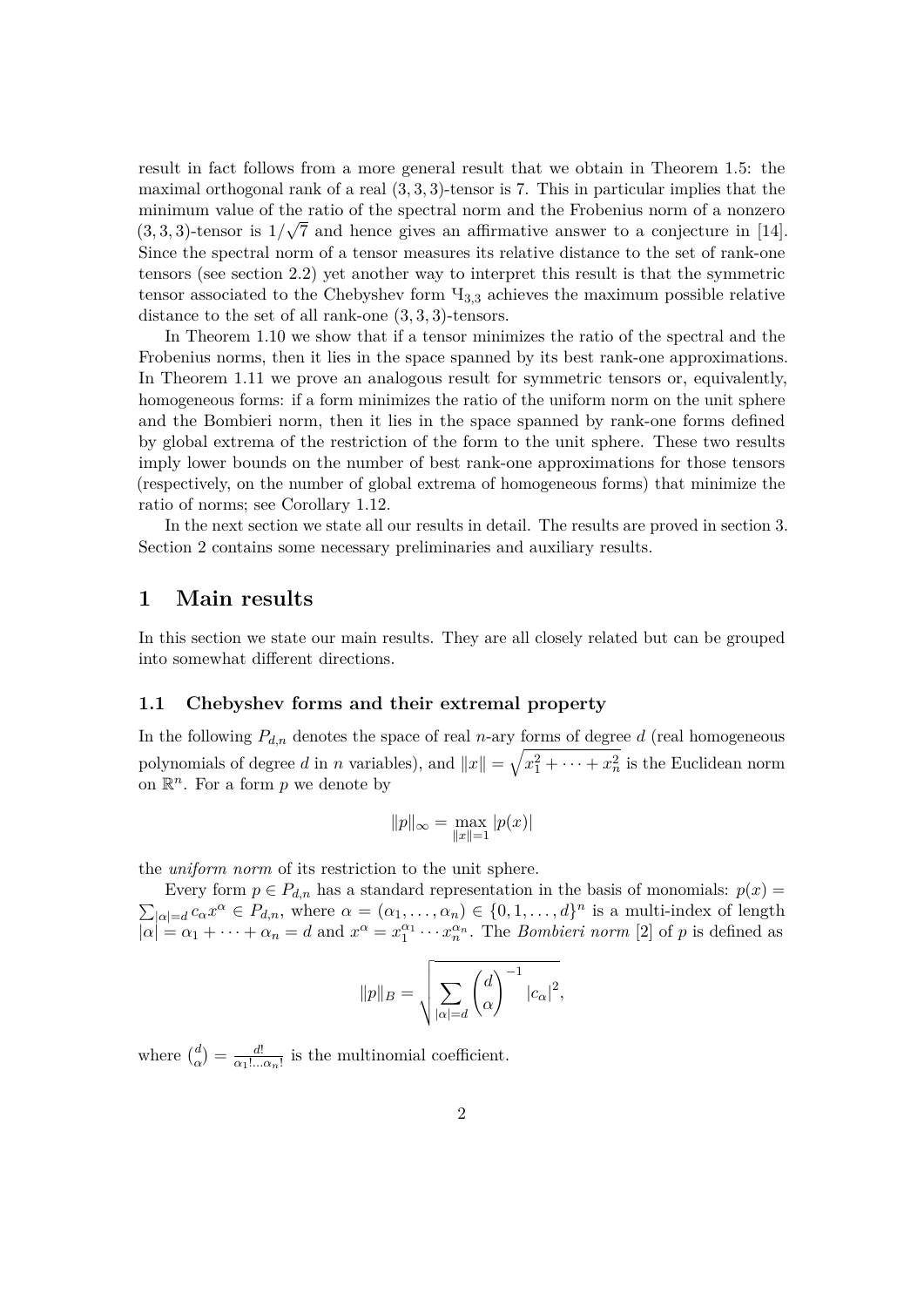The *conformal orthogonal group*  $CO(n) = \mathbb{R}_+ \times O(n)$  acts on the space  $P_{d,n}$  of real forms as follows:

$$
g = (s, \rho) \in CO(n), \ p \in P_{d,n} \ \mapsto \ g^* p \in P_{d,n}, \quad (g^* p)(x) = sp(\rho^{-1} x).
$$

Note that both the uniform norm and the Bombieri norm are invariant under the subgroup  $O(n)$  of orthogonal transformations and their ratio is invariant under the full group  $CO(n)$ ; see section 2.2.

In [18], Qi asked about the smallest possible ratio  $||p||_{\infty}/||p||_B$  that the two norms can attain in a space  $P_{d,n}$ . In our first result we solve this problem for binary forms of any given degree and we also characterize minimizers in this case.

**Theorem 1.1.** For any nonzero  $p \in P_{d,2}$  it holds that

$$
\frac{\|p\|_{\infty}}{\|p\|_{B}} \ge \frac{\|\mathcal{H}_{d,2}\|_{\infty}}{\|\mathcal{H}_{d,2}\|_{B}} = \frac{1}{\sqrt{2^{d-1}}}.
$$
\n(1.1)

*When*  $d = 0, 1$  *one has equality in* (1.1) *for any*  $p \in P_{d,2}$ *, when*  $d = 2$  *equality holds if and only if*  $p = \pm g^*(x_1^2 + x_2^2)$  *or*  $p = g^*\mathbf{H}_2 = g^*(x_1^2 - x_2^2)$ *, where*  $g \in CO(2)$ *. When*  $d \geq 3$ *equality holds if and only if*  $p = g^* \mathcal{H}_{d,2}$ ,  $g \in CO(2)$ *.* 

For any  $d \geq 0$  and  $n \geq 2$  we define the *n*-ary *Chebyshev form of degree d* as

$$
\mathcal{H}_{d,n}(x_1,\ldots,x_n) = \sum_{k=0}^{[d/2]} \binom{d}{2k} (-1)^k x_1^{d-2k} (x_2^2 + \cdots + x_n^2)^k.
$$
 (1.2)

Note that the forms  $\Pi_{d,n}$  are invariant under orthogonal transformations of  $\mathbb{R}^n$  that preserve the point  $(1, 0, \ldots, 0)$  and for any vector  $v = (v_2, \ldots, v_n) \in \mathbb{R}^{n-1}$  of unit length one has that  $\Pi_{d,n}(x_1, v_2x_2, \ldots, v_nx_2) = \Pi_{d,2}(x_1, x_2)$  is the binary Chebyshev form  $(0.1)$ . In this work we are particularly concerned with cubic Chebyshev forms

$$
H_{3,n}(x_1,\ldots,x_n) = x_1^3 - 3x_1(x_2^2 + \cdots + x_n^2). \tag{1.3}
$$

It is an easy calculation that

$$
\|\Psi_{d,n}\|_{\infty} = 1, \quad \|\Psi_{d,n}\|_{B}^{2} = \sum_{k=0}^{[d/2]} \binom{d}{2k} \sum_{\substack{\beta = (\beta_1, \dots, \beta_{n-1}), \\|\beta|=k}} \binom{k}{\beta}^{2} \binom{2k}{2\beta}^{-1}, \quad (1.4)
$$

where  $2\beta = (2\beta_1, \ldots, 2\beta_{n-1})$ , and, in particular,

$$
\|\mathbf{H}_{3,n}\|_{B}^{2} = 3n - 2. \tag{1.5}
$$

In the case  $d = 2$  of quadratic forms one can easily determine the minimal ratio *p*<sup>k</sup><sub>*p*</sub><sup>*k*</sup> $\mu$ <sup>*p*</sup><sub>*B*</sub> by passing to the ratio of spectral and Frobenius norms of symmetric matrices. Specifically,

$$
\frac{\|p\|_{\infty}}{\|p\|_{B}} \ge \frac{1}{\sqrt{n}}, \quad p \in P_{2,n},
$$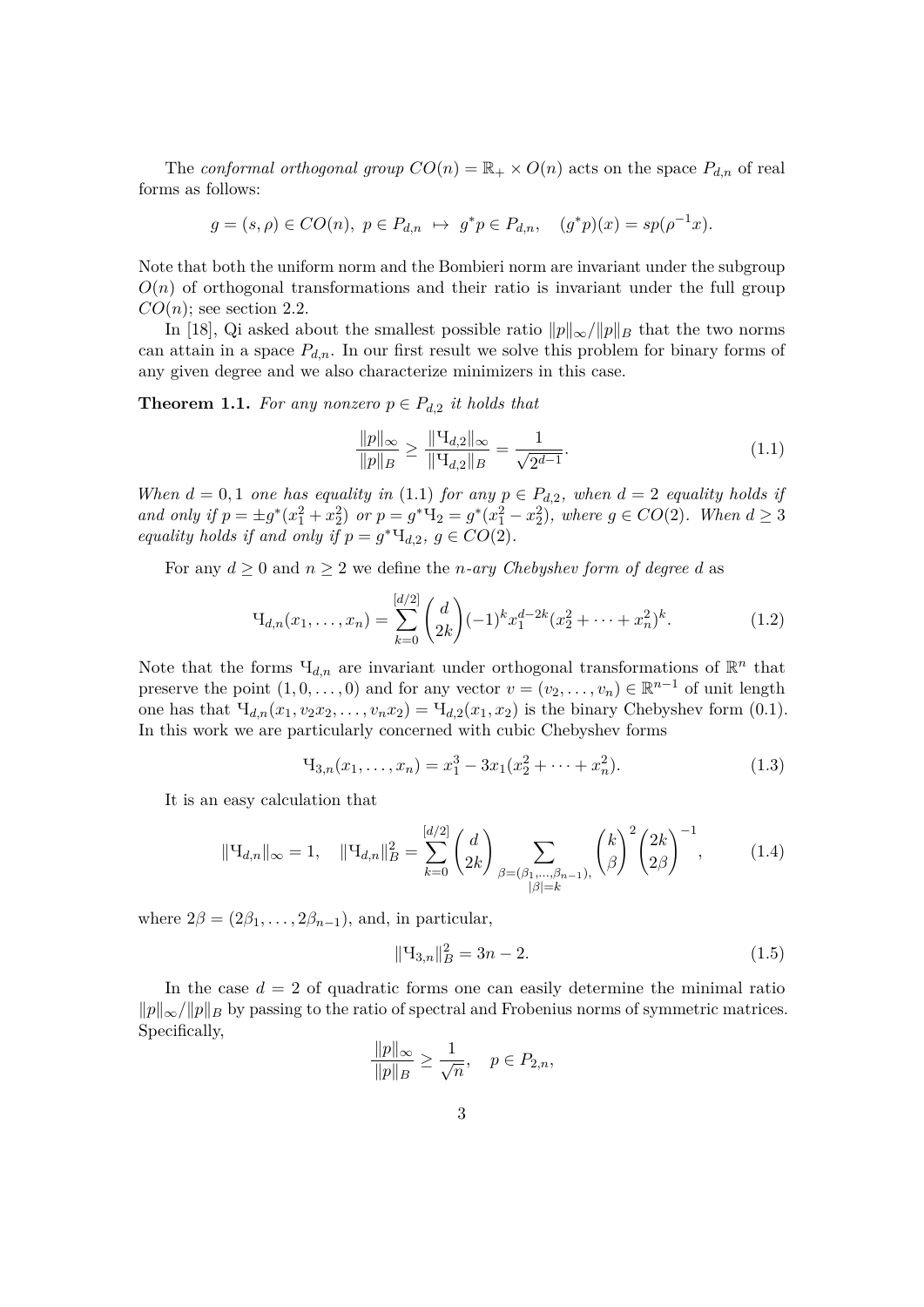with equality only for quadratic forms  $p = g^*(\pm x_1^2 \pm \cdots \pm x_n^2)$ , where  $g \in CO(n)$ . These forms correspond to multiples of symmetric orthogonal matrices. Note that among these extremal quadratic forms there is the Chebyshev quadric  $\Pi_{2,n}(x) = x_1^2 - x_2^2 - \cdots - x_n^2$ which is classically known as *the Lorentz quadric*. This fact for  $d = 2$  together with Theorem 1.1 might suggest thinking that Chebyshev forms  $H_{d,n}$  also minimize the ratio of uniform and Bombieri norm in  $P_{d,n}$  for  $d \geq 3$  and  $n \geq 3$ . We show that it is indeed the case for the first "nontrivial" situation  $d = 3$ ,  $n = 3$  of ternary cubics.

**Theorem 1.2.** *Let*  $p \in P_{3,3}$  *be a nonzero ternary cubic form. Then* 

$$
\frac{\|p\|_{\infty}}{\|p\|_{B}} \ge \frac{1}{\sqrt{7}}
$$

*and equality holds if*  $p = g^* \mathcal{H}_{3,3}$ *, where*  $g \in CO(3)$ *.* 

Theorem 1.2 is part of Corollary 1.6 further below.

However, at least for all sufficiently large *n*, the Chebyshev form  $\mathcal{H}_{3,n}$  is not a global minimizer for the norm ratio. Indeed, [16, Thm. 5.3] provides examples of symmetric  $n \times n \times n$  tensors with  $n = 2^m$  that yield forms  $p \in P_{3,2^m}$  satisfying

$$
\frac{\|p\|_{\infty}}{\|p\|_{B}} = \left(\frac{2}{3}\right)^{m} = n^{\frac{\ln(2/3)}{\ln 2}} \le n^{-0.584},\tag{1.6}
$$

whereas, by  $(1.4)$  and  $(1.5)$ ,

$$
\frac{\| \mathbf{H}_{3,n} \|_{\infty}}{\| \mathbf{H}_{3,n} \|_{B}} = \frac{1}{\sqrt{3n-2}}.
$$

For instance, for  $n = 2^{10} = 1024$ , it holds that  $\|\Psi_{3n}\|_{\infty}/\|\Psi_{3n}\|_{B} > 0.0187 > (2/3)^{10} \approx$ 0*.*0173.

Interestingly, while not being a global minimum, one can show that  $\Pi_{3,n}$  is a local minimum of the ratio of the two norms on the set of nonzero cubic *n*-ary forms.

**Theorem 1.3.** Let  $n \geq 2$ . For all  $p \in P_{3,n}$  in a small neighborhood of  $\mathcal{H}_{3,n}$  we have

$$
\frac{\|p\|_{\infty}}{\|p\|_{B}} \ge \frac{\|H_{3,n}\|_{\infty}}{\|H_{3,n}\|_{B}}.
$$

### **1.2 Best rank-one approximation ratio, orthogonal rank, and orthogonal tensors**

Let  $\otimes_{j=1}^d \mathbb{R}^{n_j}$  denote the space of real  $(n_1, \ldots, n_d)$ -tensors, considered as  $n_1 \times \cdots \times n_d$ tables  $A = (a_{i_1...i_d})$  of real numbers. For two  $(n_1,...,n_d)$ -tensors their *Frobenius inner product* is given by

$$
\langle A, A' \rangle_F = \sum_{i_1, \dots, i_d=1}^{n_1, \dots, n_d} a_{i_1 \dots i_d} a'_{i_1 \dots i_d}
$$

and  $||A||_F = \sqrt{\langle A, A \rangle_F}$  denotes the induced Frobenius norm.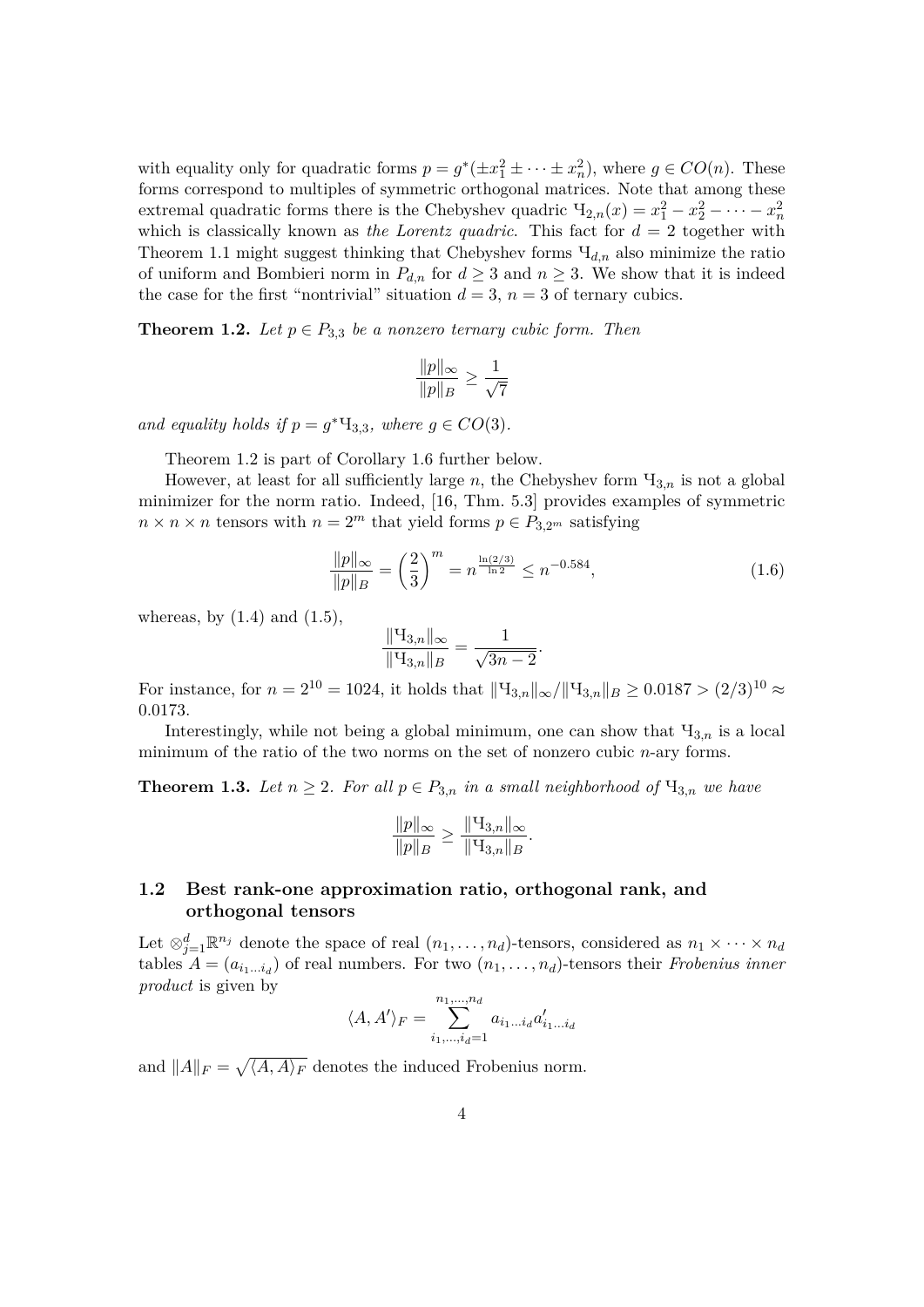The outer product  $x^{(1)} \otimes \cdots \otimes x^{(d)}$  of vectors  $x^{(j)} \in \mathbb{R}^{n_j}$  is an  $(n_1, \ldots, n_d)$ -tensor X with entries  $(x_i^{(1)}$  $x_{i_1}^{(1)} \cdots x_{i_d}^{(d)}$  $\binom{a}{i_d}$ . Nonzero tensors of this form are said to be of *rank one*, denoted rank $(X) = 1$ . The *spectral norm* on  $\otimes_{j=1}^d \mathbb{R}^{n_j}$  is defined as

$$
||A||_2 = \max_{||x^{(1)}|| = \dots = ||x^{(d)}|| = 1} \langle A, x^{(1)} \otimes \dots \otimes x^{(d)} \rangle_F = \max_{\substack{||X||_F = 1, \\ \text{rank}(X) = 1}} \langle A, X \rangle_F, \tag{1.7}
$$

where  $\|\cdot\|$  denotes the standard Euclidean norm.

Given a  $(n_1, \ldots, n_d)$ -tensor *A*, a rank-one tensor  $Y \in \otimes_{j=1}^d \mathbb{R}^{n_j}$  is called *a best rank-one approximation to A* if it minimizes the Frobenius distance to *A* from the set of rank-one tensors, that is,

$$
||A - Y||_F = \min_{X \in \otimes_{j=1}^d \mathbb{R}^{n_j}, \text{rank}(X) = 1} ||A - X||_F.
$$
 (1.8)

The notion of *best rank-one approximation ratio* of a tensor space was introduced by Qi in [18]. For the space of  $(n_1, \ldots, n_d)$ -tensors it is defined as

$$
\mathscr{A}(\otimes_{j=1}^{d} \mathbb{R}^{n_{j}}) = \min_{0 \neq A \in \otimes_{j=1}^{d} \mathbb{R}^{n_{j}}} \frac{\|A\|_{2}}{\|A\|_{F}}.
$$
\n(1.9)

It is the largest constant *c* satisfying  $||A||_2 \ge c||A||_F$  for all  $A \in \otimes_{j=1}^d \mathbb{R}^{n_j}$ . Another interpretation is that  $\mathscr{A}(\otimes_{j=1}^d \mathbb{R}^{n_j})$  is the inverse of the operator norm of the identity  $\text{map from } (\otimes_{j=1}^d \mathbb{R}^{n_j}, \|\cdot\|_2) \text{ to } (\otimes_{j=1}^d \mathbb{R}^{n_j}, \|\cdot\|_F).$ 

**Definition 1.4.** A nonzero tensor  $A \in \otimes_{j=1}^d \mathbb{R}^{n_j}$  is called *extremal* if it is a minimizer in (1.9), that is, if it satisfies

$$
\frac{\|A\|_2}{\|A\|_F} = \mathscr{A}(\otimes_{j=1}^d \mathbb{R}^{n_j}).
$$

Seen as a function of a tensor  $A \in \otimes_{j=1}^d \mathbb{R}^{n_j}$ ,  $||A||_F = 1$ , of unit Frobenius norm, the rank-one approximation error (1.8) attains its maximum exactly at extremal tensors of unit Frobenius norm. The precise relation between (1.8) and (1.9) together with a possible application is given in (2.13) in subsection 2.2.

The space Sym<sup> $d$ </sup>( $\mathbb{R}^n$ ) of symmetric  $n^d$ -tensors consists of tensors  $A = (a_{i_1...i_d})$  in  $\otimes_{j=1}^d \mathbb{R}^n$  that satisfy  $a_{i_{\sigma_1} \dots i_{\sigma_d}} = a_{i_1 \dots i_d}$  for any permutation  $\sigma$  on *d* elements. This space is isomorphic to the space  $P_{d,n}$  of homogeneous forms as explained in subsection 2.1. Under this isomorphism Frobenius and spectral norms of a symmetric tensor correspond to Bombieri norm and uniform norm, respectively. *The best rank-one approximation ratio*  $\mathscr{A}(\text{Sym}^d(\mathbb{R}^n))$  of the space of symmetric tensors is defined by replacing  $\otimes_{j=1}^d \mathbb{R}^{n_j}$ with  $Sym^d(\mathbb{R}^n)$  in (1.9) and is equal to the minimum ratio between the uniform and the Bombieri norms of a nonzero form in  $P_{d,n}$ . In this context it is important to note that the definition of the spectral norm of a symmetric tensor does not change if the maximum in (1.7) is taken over symmetric rank-one tensors only; see subsection 2.1.

A general formula for  $\mathscr{A}(\otimes_{j=1}^d \mathbb{R}^{n_j})$  or  $\mathscr{A}(\mathrm{Sym}^d(\mathbb{R}^n))$  is not known except for special cases; see [15]. Determining or estimating these constants is an interesting problem on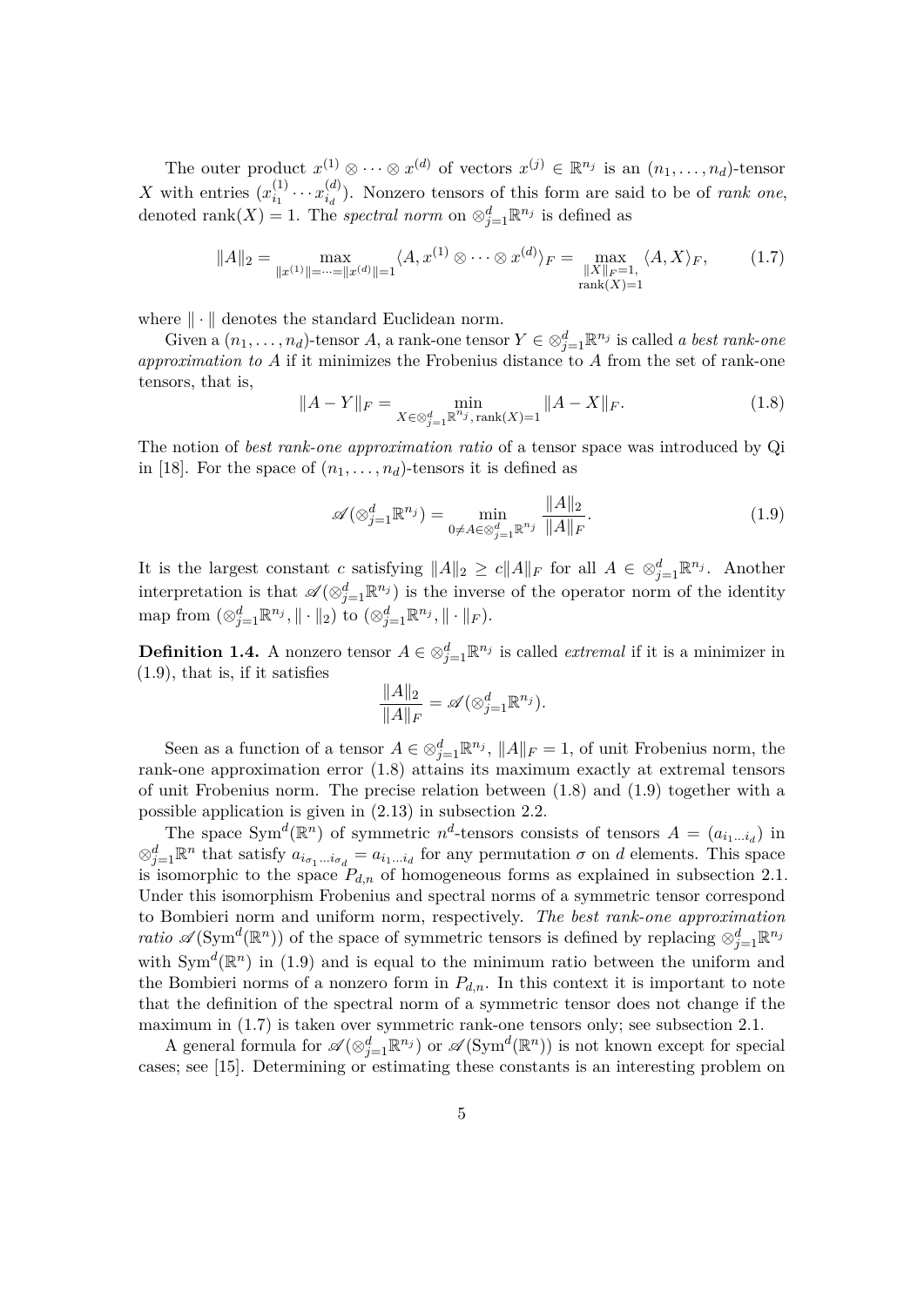its own and may have some useful applications for rank-truncated tensor optimization methods (see section 2.2). The present work contains some new contributions with the main focus on symmetric tensors.

One always has

$$
0 < \mathscr{A}(\otimes_{j=1}^d \mathbb{R}^{n_j}) \le 1 \quad \text{and} \quad 0 < \mathscr{A}(\otimes_{j=1}^d \mathbb{R}^n) \le \mathscr{A}(\text{Sym}^d(\mathbb{R}^n)) \le 1.
$$

The asymptotic behavior of  $\mathscr{A}(\otimes_{j=1}^d \mathbb{R}^n)$  is  $O(1)$  $(n^{d-1})$ ; see [7]. For  $d=3$  the currently best known upper bound valid for all *n* seems to be  $1.5n^{\ln(2/3)/\ln 2} \leq 1.5n^{-0.584}$  and follows directly from  $(1.6)$ ; see [16].

Lower bounds on the best rank-one approximation ratio can be obtained from decomposition of tensors into pairwise orthogonal rank-one tensors. For  $A \in \otimes_{j=1}^d \mathbb{R}^{n_j}$  let

$$
A = Y_1 + \dots + Y_r,\tag{1.10}
$$

where  $Y_1, \ldots, Y_r$  are rank-one  $(n_1, \ldots, n_d)$ -tensors such that  $\langle Y_\ell, Y_{\ell'} \rangle_F = 0$  for  $\ell \neq \ell'.$ The smallest possible number *r* that allows such a decomposition (1.10) is called the *orthogonal rank* of the tensor *A* [9] and will be denoted by rank<sub>⊥</sub>(*A*). Since at least one of the terms in (1.10) has to satisfy  $\langle A, Y_i \rangle_F \ge ||A||_F^2/r$ , it follows that

$$
\frac{\|A\|_2}{\|A\|_F} \ge \frac{1}{\sqrt{\text{rank}_{\perp}(A)}}
$$

for all  $A \in \otimes_{j=1}^d \mathbb{R}^{n_j}$ . Thus an upper bound on the maximal orthogonal rank in a given tensor space leads to a lower bound on the best rank-one approximation ratio of that tensor space:

$$
\mathscr{A}(\otimes_{j=1}^d \mathbb{R}^{n_j}) \ge \frac{1}{\sqrt{\max_{\otimes_{j=1}^d \mathbb{R}^{n_j}} \operatorname{rank}_{\perp}(A)}}.
$$
\n(1.11)

It appears that for all known values of  $\mathscr{A}(\otimes_{j=1}^d \mathbb{R}^{n_j})$  this is actually an equality [13, 15].

The values for  $\mathscr{A}(\mathbb{R}^{n_1} \otimes \mathbb{R}^{n_2} \otimes \mathbb{R}^{n_3})$  have been determined in [14] for all combinations  $n_1, n_2, n_3 \leq 4$ , except for  $(3, 3, 3)$ -tensors. In the present work we are able to settle this remaining case, by determining the maximum possible orthogonal rank of a (3*,* 3*,* 3)-tensor.

# **Theorem 1.5.** *The maximal orthogonal rank of a* (3*,* 3*,* 3)*-tensor is seven.*

In [14] it has been shown that 1*/*  $\sqrt{7}$  is an upper bound for  $\mathscr{A}(\mathbb{R}^3 \otimes \mathbb{R}^3 \otimes \mathbb{R}^3)$  and conjectured that it is actually the exact value. Due to  $(1.11)$ , Theorem 1.5 shows that  $1/\sqrt{7}$  is also a lower bound and hence proves this conjecture. On the other hand, we see from  $(1.4)$  and  $(1.5)$  that the minimal ratio  $1/\sqrt{7}$  can be achieved by symmetric  $(3,3,3)$ -tensors, in particular by the ones associated with the Chebyshev form  $\mathcal{H}_{3,3}$ . Since the spaces Sym<sup>3</sup>( $\mathbb{R}^3$ ) and  $P_{3,3}$  are isometric (with respect to the both norms), Theorem 1.2 is therefore part of the following corollary of Theorem 1.5.

**Corollary 1.6.** *We have*

$$
\mathscr{A}(\mathbb{R}^3\otimes\mathbb{R}^3\otimes\mathbb{R}^3)=\mathscr{A}(\mathrm{Sym}^3(\mathbb{R}^3))=\frac{1}{\sqrt{\max_{A\in\mathbb{R}^3\otimes\mathbb{R}^3\otimes\mathbb{R}^3}\mathrm{rank}_\perp(A)}}=\frac{1}{\sqrt{7}}
$$

*and the symmetric tensor corresponding to the Chebyshev cubic* Ч3*,*<sup>3</sup> *is extremal.*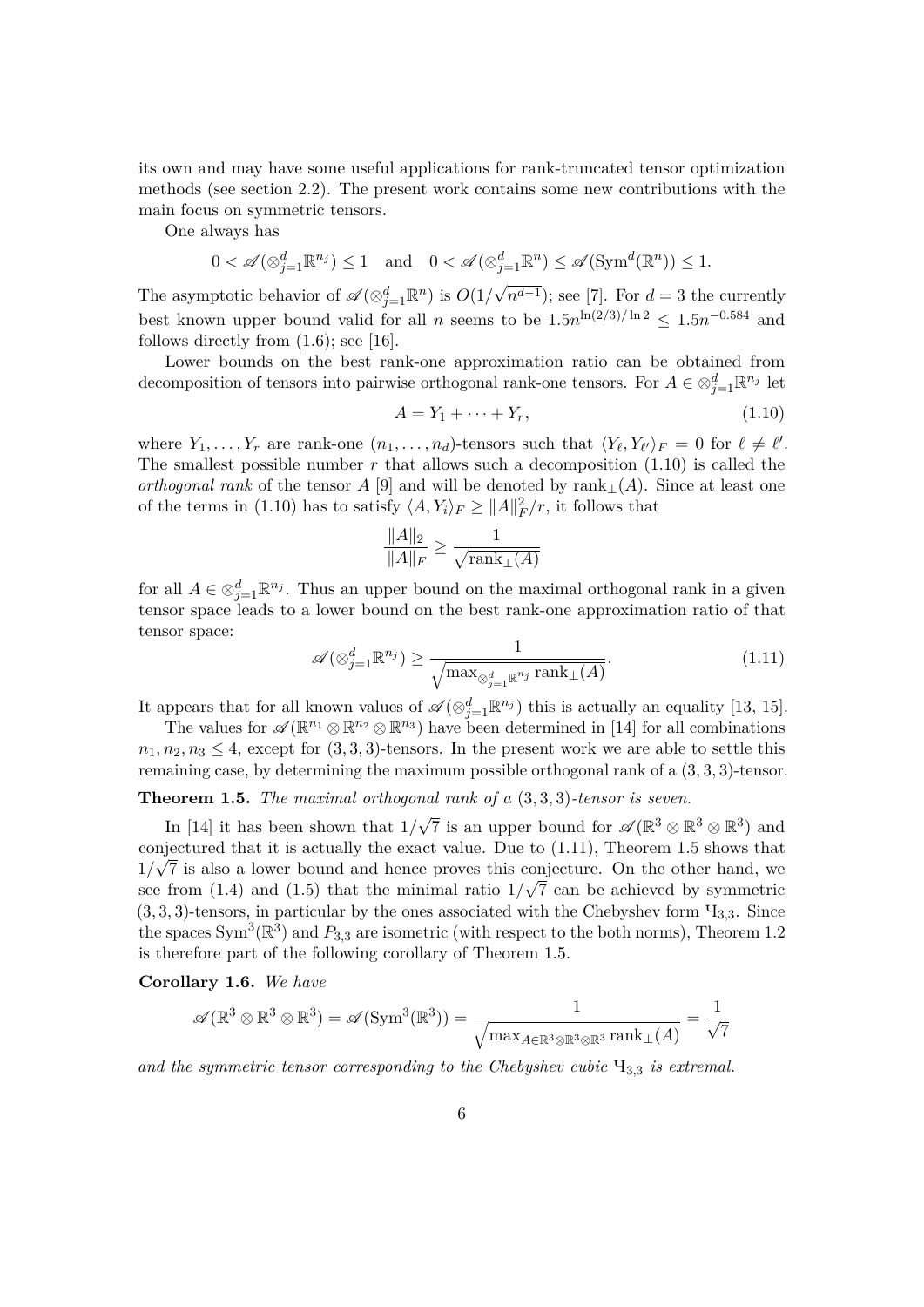Assume now that  $n_1 \leq \cdots \leq n_d$ . Then it is not difficult to show that the orthogonal rank of an  $(n_1, \ldots, n_d)$ -tensor is not larger than  $n_1 \cdots n_{d-1}$ . It follows from (1.11) that

$$
\mathscr{A}(\otimes_{j=1}^d \mathbb{R}^{n_j}) \ge \frac{1}{\sqrt{n_1 \cdots n_{d-1}}}, \quad n_1 \le \cdots \le n_d. \tag{1.12}
$$

In [15] the concept of an *orthogonal tensor* is defined by the property that its contraction along the first  $d-1$  modes (assuming  $n_d$  is the largest dimension) with any  $d-1$  vectors of unit length results in a vector of unit length. It is then shown that equality in (1.12) is attained if and only if the space contains orthogonal tensors and only those are then the extremal ones. Moreover, for  $n^d$ -tensors this is the case if and only if  $n = 1, 2, 4, 8$ . Therefore, Theorem 1.1 in particular shows that

$$
\mathscr{A}(\mathrm{Sym}^{d}(\mathbb{R}^{2})) = \frac{1}{\sqrt{2^{d-1}}} = \mathscr{A}(\otimes_{j=1}^{d} \mathbb{R}^{2}),
$$

and since the symmetric tensors associated to Chebyshev forms attain these constants, they are orthogonal in the sense of [15]. In light of Corollary 1.6 one hence may wonder whether  $\mathscr{A}(\mathrm{Sym}^d(\mathbb{R}^n))$  equals  $\mathscr{A}(\otimes_{j=1}^d \mathbb{R}^n)$  in general, or at least in the case  $d=3$ . Note that this is true for matrices. In general, the answer to this question is, however, negative. In the cases  $n = 4$  and  $n = 8$  it would imply the existence of symmetric orthogonal tensors, which we show is not possible.

**Proposition 1.7.** *If*  $A \in Sym^d(\mathbb{R}^n)$  *is an orthogonal symmetric tensor of order*  $d \geq 3$ *, then*  $n = 1$  *or*  $n = 2$ *. For*  $n = 2$  *the only such tensors are the ones associated to rotated Chebyshev forms*  $p = \rho^* \mathcal{H}_{d,2}, \ \rho \in O(2)$ *, that is, are of the form*  $(\rho, \dots, \rho) \cdot A$  *(see* (2.4)*) with A given by* (2.7)*.*

**Corollary 1.8.** *For*  $d \geq 3$  *we have* 

$$
\mathscr{A}(\otimes_{j=1}^d \mathbb{R}^4) = \frac{1}{\sqrt{4^{d-1}}} < \mathscr{A}(\operatorname{Sym}^d(\mathbb{R}^4)) \quad \text{and} \quad \mathscr{A}(\otimes_{j=1}^d \mathbb{R}^8) = \frac{1}{\sqrt{8^{d-1}}} < \mathscr{A}(\operatorname{Sym}^d(\mathbb{R}^8)).
$$

The cases of  $2^d$ - and  $(3,3,3)$ -tensors are therefore exceptional in the sense that the "nonsymmetric" best rank-one approximation ratio can be achieved by symmetric tensors.

#### **1.3 Variational characterization and critical tensors**

The problem of determining the best rank-one approximation ratio of a tensor space and finding associated extremal tensors can be seen as a constrained optimization problem for a Lipschitz function. The spectral norm  $A \mapsto ||A||_2$  is a Lipschitz function on the normed space  $(\otimes_{j=1}^d \mathbb{R}^{n_j}, \|\cdot\|_F)$  (with Lipschitz constant one). The best rank-one approximation ratio  $\mathscr{A}(\otimes_{j=1}^d \mathbb{R}^{n_j})$  equals the minimal value of this function on the unit sphere  $\{A \in \otimes_{j=1}^d \mathbb{R}^{n_j} : ||A||_F = 1\}$  defined by the Frobenius norm, and extremal tensors (of unit Frobenius norm) are its global minima. Global as well as local minima of a Lipschitz function are among its critical points. The notion of a critical point of a Lipschitz function constrained to a submanifold is explained in section 2.3. It motivates the following terminology.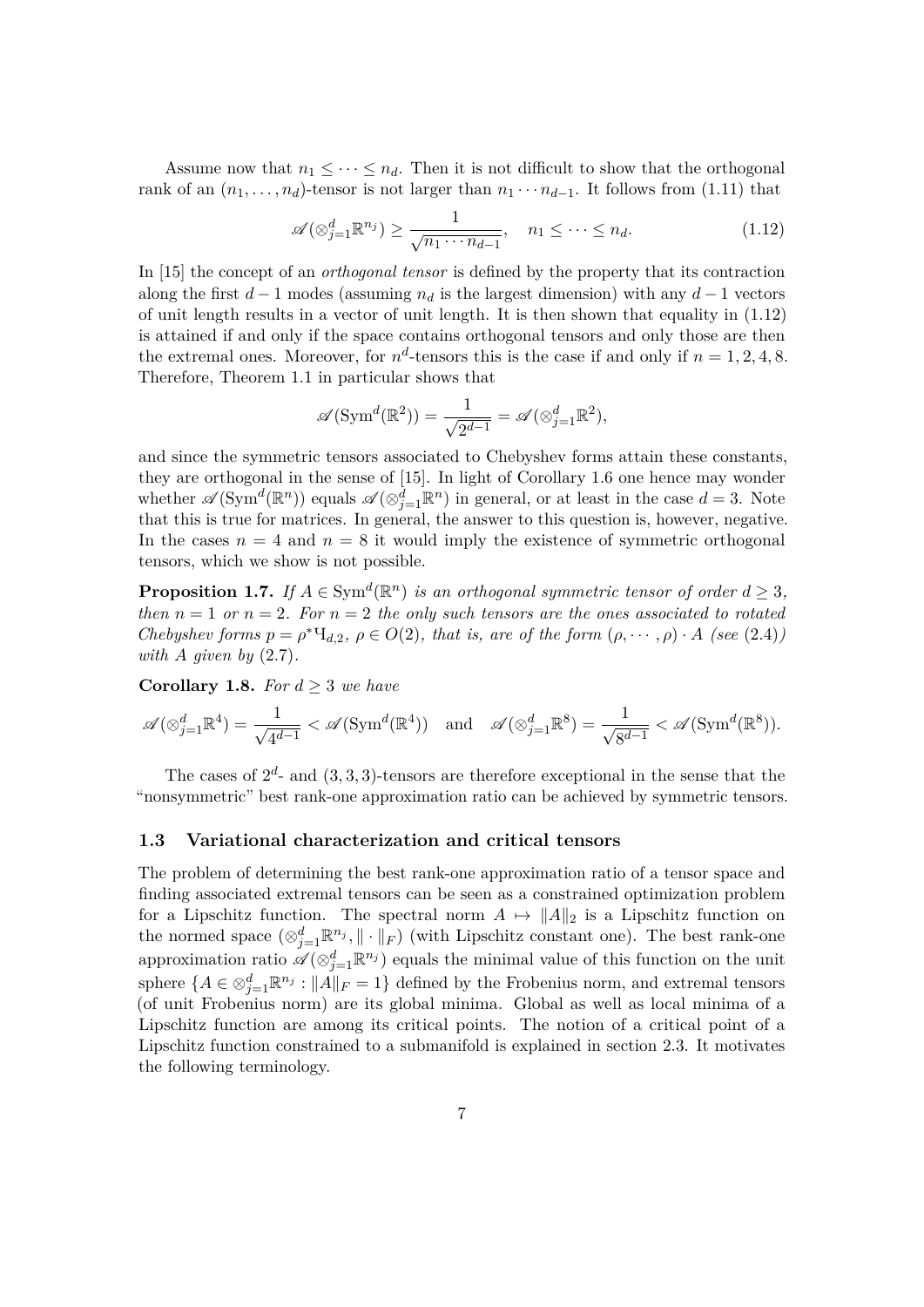**Definition 1.9.** A nonzero tensor  $A \in \otimes_{j=1}^d \mathbb{R}^{n_j}$  is *critical* if  $A/||A||_F$  is a critical point of the restriction of the spectral norm to the Frobenius sphere, meaning that *λA* belongs to the generalized gradient of the spectral norm at  $A/||A||_F$  for some  $\lambda \in \mathbb{R}$ .

We can then give a characterization of critical  $(n_1, \ldots, n_d)$ -tensors in terms of decompositions of them into their best rank-one approximations.

**Theorem 1.10.** *A nonzero tensor*  $A \in \otimes_{j=1}^d \mathbb{R}^{n_j}$  *is critical if and only if the rescaled tensor*  $||A||_2^2/||A||_F^2 A$  *can be written as a convex linear combination of some best rank-one approximations of A.*

Specifically, the theorem states that a tensor *A* is critical if and only if there exists a decomposition

$$
\left(\frac{\|A\|_2}{\|A\|_F}\right)^2 A = \sum_{\ell=1}^r \alpha_\ell Y_\ell, \quad \sum_{\ell=1}^r \alpha_\ell = 1, \ \alpha_1, \dots, \alpha_r > 0,\tag{1.13}
$$

where  $Y_1, \ldots, Y_r$  are best rank-one approximations of *A*. In particular, if  $A \in \otimes_{j=1}^d \mathbb{R}^{n_j}$  is an extremal tensor, then

$$
\mathscr{A}(\otimes_{j=1}^d \mathbb{R}^{n_j})^2 \cdot A = \sum_{\ell=1}^r \alpha_\ell Y_\ell, \quad \sum_{\ell=1}^r \alpha_\ell = 1, \ \alpha_1, \dots, \alpha_r > 0 \tag{1.14}
$$

for some best rank-one approximations  $Y_1, \ldots, Y_r$  of A.

An analogue of Theorem 1.10 holds for symmetric tensors or, equivalently, homogeneous forms. Considering the spectral norm as a function on the space  $Sym^d(\mathbb{R}^n)$ only, it is again a Lipschitz function, and the best rank-one approximation ratio of  $\text{Sym}^d(\mathbb{R}^n)$  equals its minimum value on the Frobenius unit sphere in the space  $\text{Sym}^d(\mathbb{R}^n)$ of symmetric tensors. A nonzero symmetric tensor  $A \in \text{Sym}^d(\mathbb{R}^n)$  is called *critical in*  $Sym<sup>d</sup>(\mathbb{R}<sup>n</sup>)$  if the normalized symmetric tensor  $A/\Vert A \Vert_F$  is a critical point (see section 2.3) of the restriction of the spectral norm to the Frobenius sphere in the space  $Sym^d(\mathbb{R}^n)$ . We also say that a form  $p \in P_{d,n}$  is critical if the associated symmetric tensor is critical in Sym<sup> $d$ </sup>( $\mathbb{R}^n$ ).

**Theorem 1.11.** *A nonzero tensor*  $A \in Sym^d(\mathbb{R}^n)$  *is critical in*  $Sym^d(\mathbb{R}^n)$  *if and only if the rescaled tensor*  $||A||_2^2/||A||_F^2 A$  *can be written as a convex linear combination of some symmetric best rank-one approximations of A. In this case A is also critical in the*  $space \otimes_{j=1}^d \mathbb{R}^n$ .

Here the second statement follows immediately from Theorem 1.10 and the fact that a best rank-one approximation of a symmetric tensor can always be chosen to be symmetric due to Banach's result [1]; see section 2.1. However, if  $A \in Sym^d(\mathbb{R}^n)$  is an extremal symmetric tensor, then, by Theorem 1.11,

$$
\mathscr{A}(\operatorname{Sym}^{d}(\mathbb{R}^{n}))^{2} \cdot A = \sum_{\ell=1}^{r} \alpha_{\ell} Y_{\ell}, \quad \sum_{\ell=1}^{r} \alpha_{\ell} = 1, \ \alpha_{1}, \dots, \alpha_{r} > 0 \tag{1.15}
$$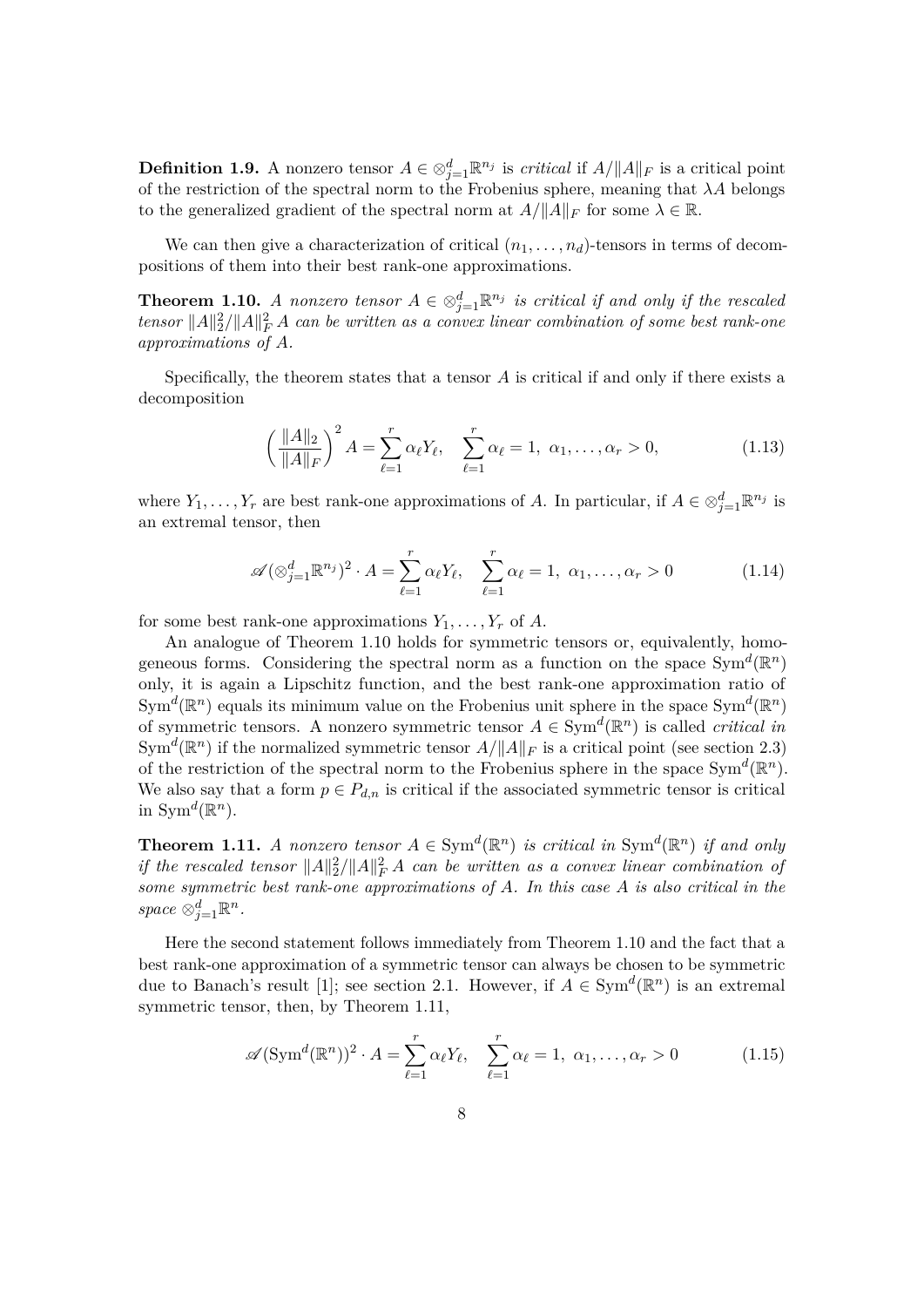for some symmetric best rank-one approximations  $Y_1, \ldots, Y_r$  of A, and A is critical in ⊗<sup>*d*</sup><sub>j</sub>=1</sub> $\mathbb{R}^{n_j}$ . But in general *A* is not extremal in ⊗<sup>*d*</sup><sub>j</sub>=1</sub> $\mathbb{R}^{n_j}$  as discussed at the end of the previous subsection.

Theorems 1.10 and 1.11 combined with Proposition 2.2 from section 2.2 imply that extremal tensors must have several best rank-one approximations.

**Corollary 1.12.** *Let*  $d \geq 2$ . *Then any extremal tensor in*  $\otimes_{j=1}^d \mathbb{R}^n$  *has at least n distinct* best rank-one approximations. Similarly, any extremal symmetric tensor in  $Sym^d(\mathbb{R}^n)$ *has at least n distinct symmetric best rank-one approximations.*

Below we give an alternative characterization of critical tensors in terms of their nuclear norm. The nuclear norm of a  $(n_1, \ldots, n_d)$ -tensor  $A \in \otimes_{j=1}^d \mathbb{R}^{n_j}$  is defined by

$$
||A||_* = \inf \left\{ \sum_{\ell=1}^r ||Y_{\ell}||_F : A = \sum_{\ell=1}^r Y_{\ell}, \ r \in \mathbb{N}, \ \text{rank}(Y_{\ell}) = 1, \ell = 1, \dots, r \right\}.
$$
 (1.16)

It is a result of Friedland and Lim [10] that for a symmetric tensor  $A \in \text{Sym}^d(\mathbb{R}^n)$  it is enough to take the infimum in (1.16) over symmetric rank-one tensors only. Hence the nuclear norm of a symmetric tensor can be defined intrinsically in the space  $Sym^d(\mathbb{R}^n)$ . In either case, the infimum in (1.16) is attained.

Nuclear and spectral norms are dual to each other (see subsection 2.1) and for any tensor  $A \in \otimes_{j=1}^d \mathbb{R}^{n_j}$  it holds that

$$
||A||_F^2 \le ||A||_2 ||A||_*.\tag{1.17}
$$

Our next result characterizes tensors achieving equality in (1.17).

**Theorem 1.13.** *The following two properties are equivalent for a nonzero tensor A in*  $\otimes_{j=1}^d \mathbb{R}^{n_j}$  *or*  $\text{Sym}^d(\mathbb{R}^n)$ *:* 

- (i) *A is critical,*
- (ii)  $||A||_2 ||A||_* = ||A||_F^2$ .

We remark that the fact that extremal tensors achieve equality in  $(1.17)$  has been already proven in [8, Theorems 2.2 and 3.1].

#### **1.4 Decomposition of Chebyshev forms**

For symmetric tensors, the statement of Theorem 1.11 can be reinterpreted in terms of homogeneous forms. Note that a symmetric rank-one tensor  $Y = \lambda y \otimes \cdots \otimes y$ ,  $\lambda \in \mathbb{R}$ ,  $\|y\| = 1$ , is a symmetric best rank-one approximation to the symmetric tensor associated to a homogeneous form *p* if and only if

$$
\lambda = p(y) = \pm \|p\|_{\infty}.\tag{1.18}
$$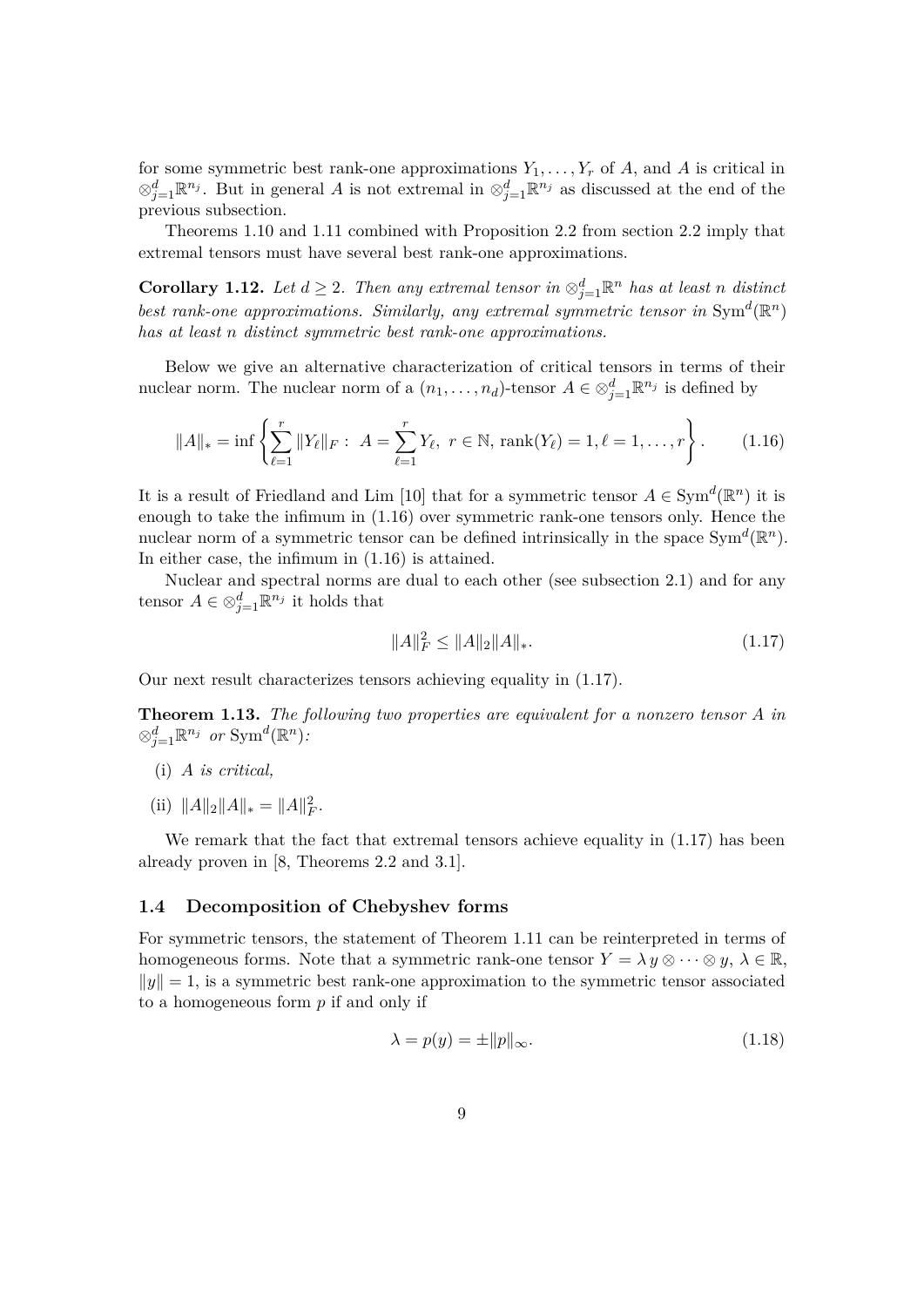Also, by (2.10), the homogeneous form associated to such a rank-one tensor is proportional to the *d*th power of a linear form,

$$
p_Y(x) = \lambda \langle y, x \rangle^d = \lambda (y_1 x_1 + \dots + y_n x_n)^d.
$$

Therefore, in analogy to (1.13), Theorem 1.11 states that a form  $p \in P_{d,n}$  is critical for the ratio  $||p||_{\infty}/||p||_B$  if and only if it can be written as

$$
\left(\frac{\|p\|_{\infty}}{\|p\|_{B}}\right)^{2} p(x) = \sum_{\ell=1}^{r} \alpha_{\ell} \lambda_{\ell} \langle y^{\ell}, x \rangle^{d}, \quad \sum_{\ell=1}^{r} \alpha_{\ell} = 1, \ \alpha_{1}, \dots, \alpha_{r} > 0, \tag{1.19}
$$

where  $\lambda_i \in \mathbb{R}$  and  $y^i \in \mathbb{R}^n$ ,  $||y^i|| = 1$ , satisfy  $(1.18)$  for  $i = 1, \ldots, r$ .

From Theorem 1.1 we know that the binary Chebyshev forms Ч*d,*<sup>2</sup> are extremal in  $P_{2,d}$  and therefore they must admit a decomposition like  $(1.19)$ . In Theorem 1.14 we provide such a decomposition. For  $k = 0, \ldots, d - 1$  denote  $\theta_k = \pi k/d$  and  $a_k = \cos(\theta_k)$ ,  $b_k = \sin(\theta_k)$ . Then  $a_k + ib_k = e^{i\theta_k}, k = 0, \ldots, d-1$ , are 2*d*th roots of unity.

**Theorem 1.14.** For any  $d > 1$  we have

$$
\frac{1}{2^{d-1}}\mathbf{H}_{d,2}(x_1,x_2) = \frac{1}{d}\sum_{k=0}^{d-1}(-1)^k (x_1a_k + x_2b_k)^d
$$
\n(1.20)

*or, in polar coordinates,*

$$
\frac{1}{2^{d-1}}\mathbf{H}_{d,2}(\cos\theta,\sin\theta) = \frac{1}{2^{d-1}}\cos(d\theta) = \frac{1}{d}\sum_{k=0}^{d-1}(-1)^k\cos(\theta-\theta_k)^d.
$$
 (1.21)

The second equality in  $(1.21)$  constitutes an interesting trigonometric identity, which we were not able to find in the literature.

In the following corollary of Theorem 1.14 we provide a decomposition (1.19) for cubic Chebyshev forms  $\mathcal{H}_{3,n}$ , which shows that they are critical in  $P_{3,n}$ .

**Corollary 1.15.** *For*  $n \geq 2$  *we have* 

$$
\frac{1}{3n-2}\mathbf{H}_{3,n}(x) = \left(\frac{n+2}{9n-6}\right)x_1^3 + \frac{4}{9n-6}\sum_{i=2}^n -\left(\frac{x_1+\sqrt{3}x_i}{2}\right)^3 + \left(\frac{-x_1+\sqrt{3}x_i}{2}\right)^3.
$$
\n(1.22)

*In particular,*  $H_{3,n}$ *,*  $n \geq 2$ *, is critical for the ratio*  $||p||_{\infty}/||p||_{B}$ *,*  $p \in P_{3,n}$ *.* 

In section 3.6 we use Corollary 1.15 to prove Theorem 1.3, that is, that  $\Pi_{3,n}$  is a local minimum for the norm ratio.

It is interesting to note that a decomposition of  $\mathcal{H}_{3,n}$  or, more precisely, of its representing symmetric tensor, into nonsymmetric best rank-one approximations is trivially obtained. By (1.3), the associated symmetric tensor is

$$
A_n = e_1 \otimes e_1 \otimes e_1 - \sum_{k=2}^n (e_1 \otimes e_k \otimes e_k + e_k \otimes e_1 \otimes e_k + e_k \otimes e_k \otimes e_1), \qquad (1.23)
$$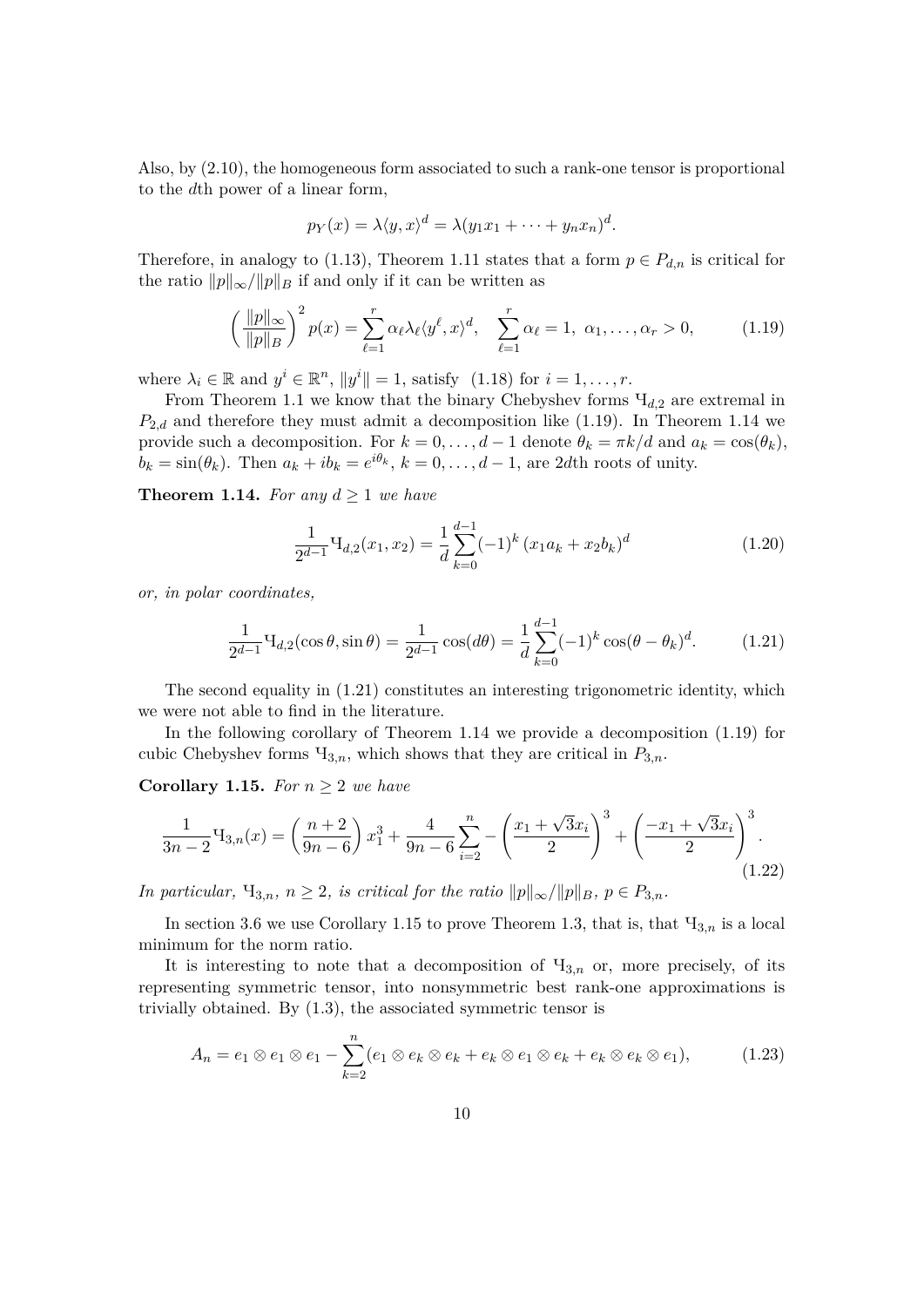where  $e_1, \ldots, e_n$  denote the basic unit vectors in  $\mathbb{R}^n$ . Since  $||A_n||_2 = 1$  by (1.5), this "decomposition into entries" is a decomposition into best rank-one approximations with equal weights. Scaling by  $||A_n||_2^2/||A_n||_F^2 = 1/(3n-2)$  provides a desired convex decomposition (1.13). While this proves that  $\overline{A}_n$  is critical in  $\mathbb{R}^n \otimes \mathbb{R}^n \otimes \mathbb{R}^n$  (see Theorem 1.10), it does not imply by itself that  $A_n$  is critical in  $Sym^3(\mathbb{R}^n)$ . Thus Corollary 1.15 is a stronger statement. Observe also that (1.23) is a decomposition into pairwise orthogonal rank-one tensors. This together with  $(1.5)$  and  $(1.11)$  shows that the tensor  $A_n$  associated with the cubic Chebyshev form  $\Pi_{3,n}$  has orthogonal rank  $3n-2$ .

# **2 Preliminaries**

In this section we gather some basic definitions and preliminary results upon which we base our arguments for proving the main results in section 3.

#### **2.1 Tensors, forms, and their norms**

The space of  $(n_1, \ldots, n_d)$ -tensors is isomorphic to the space of multilinear maps on  $\mathbb{R}^{n_1} \times \cdots \times \mathbb{R}^{n_d}$ . The map associated to a tensor *A* is given by

$$
(x^{(1)}, \ldots, x^{(d)}) \mapsto \langle A, x^{(1)} \otimes \cdots \otimes x^{(d)} \rangle_F = \sum_{i_1, \ldots, i_d=1}^{n_1, \ldots, n_d} a_{i_1 \ldots i_d} x_{i_1}^{(1)} \ldots x_{i_d}^{(d)}.
$$
 (2.1)

The spectral norm (1.7) of *A* equals the uniform norm of the restriction of the associated multilinear map to the product of unit spheres in  $\mathbb{R}^{n_1} \times \cdots \times \mathbb{R}^{n_d}$ .

As for the nuclear norm defined in (1.16), it can be shown that the infimum is always attained (see [10, Prop. 3.1]) and a decomposition  $A = \sum_{\ell=1}^{r} X_{\ell}$  of *A* into rank-one tensors such that  $||A||_* = \sum_{\ell=1}^r ||X_\ell||_F$  is called *a nuclear decomposition*. We have already stated that the spectral and the nuclear norms are dual to each other, that is,

$$
||A||_2 = \max_{||A'||_* \le 1} |\langle A, A' \rangle_F|, \quad ||A||_* = \max_{||A'||_2 \le 1} |\langle A, A' \rangle_F|,
$$
 (2.2)

and the three above introduced norms satisfy

$$
||A||_2 \le ||A||_F, \quad ||A||_F \le ||A||_*, \quad \text{and} \quad ||A||_F^2 \le ||A||_2 ||A||_*.
$$
 (2.3)

Moreover, in the first two inequalities in (2.3) equality holds if and only if *A* is a rank-one tensor. We refer to [6, 10] for these statements.

The product of orthogonal groups  $O(n_1, \ldots, n_d) = O(n_1) \times \cdots \times O(n_d)$ , whose elements are denoted  $(\rho^{(1)}, \ldots, \rho^{(d)})$ , acts on the space  $\otimes_{j=1}^d \mathbb{R}^{n_j}$  as

$$
(\rho^{(1)}, \dots, \rho^{(d)}) \cdot A = \left( \sum_{j_1, \dots, j_d = 1}^{n_1, \dots, n_d} \rho_{i_1 j_1}^{(1)} \dots \rho_{i_d j_d}^{(d)} a_{j_1 \dots j_d} \right),
$$
 (2.4)

preserving the Frobenius inner product and the spectral and the nuclear norms.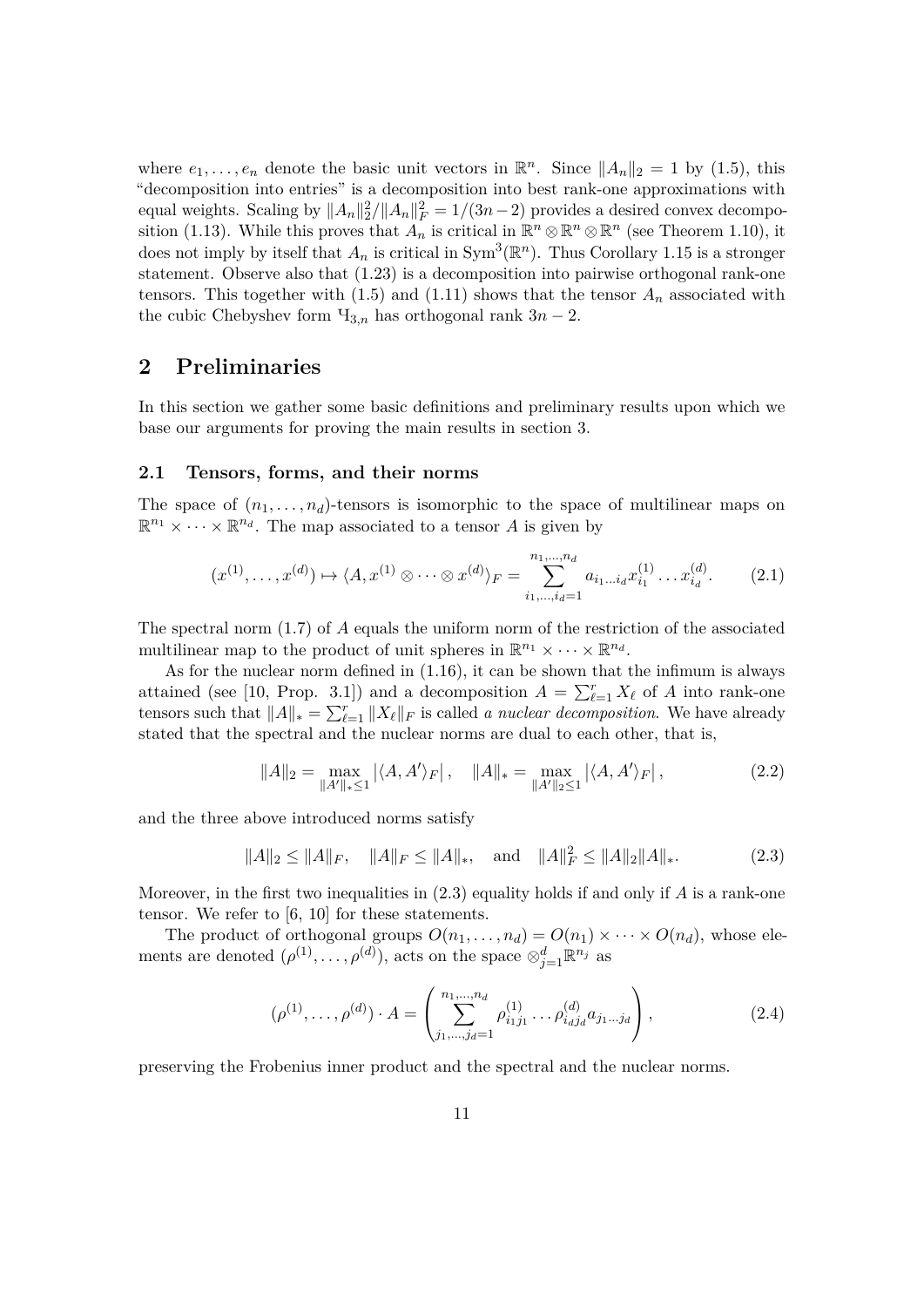The  $\binom{n+d-1}{d}$ -dimensional space  $Sym^d(\mathbb{R}^n) \subset \otimes_{j=1}^d \mathbb{R}^n$  of symmetric  $n^d$ -tensors is isomorphic to the space  $P_{d,n}$  of *n*-ary *d*-homogeneous real forms. The symmetric tensor *A* is identified with the form *p<sup>A</sup>* defined as

$$
p_A(x) = \langle A, x \otimes \cdots \otimes x \rangle_F = \sum_{i_1, \ldots, i_d = 1}^n a_{i_1 \ldots i_d} x_{i_1} \ldots x_{i_d}, \quad x \in \mathbb{R}^n,
$$
 (2.5)

which equals the restriction of the multilinear map (2.1) to the "diagonal" in  $\mathbb{R}^n \times \cdots \times \mathbb{R}^n$ . It is convenient to represent  $p_A$  in the basis of monomials

$$
p_A(x) = \sum_{|\alpha|=d} a_{\alpha} x^{\alpha},
$$

where

$$
a_{\alpha} = \begin{pmatrix} d \\ \alpha \end{pmatrix} a_{i_1 \dots i_d} \tag{2.6}
$$

and  $\{i_1, \ldots, i_d\}$  is any collection of indices such that for  $i = 1, \ldots, n$  the value *i* occurs  $\alpha_i$  times among  $i_1, \ldots, i_d$ .

As an example, the binary Chebyshev form  $\Psi_{d,2}$  in  $(0.1)$  corresponds to the symmetric tensor with entries

$$
a_{i_1...i_d} = \begin{cases} (-1)^k & \text{if } #\{i_j = 2\} = 2k, \\ 0 & \text{otherwise} \end{cases}
$$
 (2.7)

and the associated multilinear map (2.1) is given by

$$
\langle A, x^{(1)} \otimes \cdots \otimes x^{(d)} \rangle = \sum_{k=0}^{[d/2]} (-1)^k \sum_{\# \{i_j = 2\} = 2k} x_{i_1}^{(1)} \cdots x_{i_d}^{(d)}.
$$

Banach proved [1] that for a symmetric coefficient tensor *A*, the maximum absolute value of the multilinear form (2.1) on a product of spheres can be attained at diagonal inputs, in other words,

$$
||A||_2 = \max_{||x||=1} |p_A(x)| = ||p_A||_{\infty}.
$$
\n(2.8)

This is a generalization of the fact that for a symmetric matrix *A* the maximum absolute value of the bilinear form  $x^T A y$  is, modulo scaling, attained when  $x = y$  is an eigenvector for the eigenvalue with the largest absolute value. Therefore, spectral norm for symmetric tensors may be intrinsically defined in the space  $Sym^d(\mathbb{R}^n)$ .

Next, one can easily check that the Frobenius inner product between two symmetric tensors  $A = (a_{i_1...i_d})$ ,  $A' = (a'_{i_1...i_d}) \in \text{Sym}^d(\mathbb{R}^n)$  equals the *Bombieri product* between the corresponding homogeneous forms  $p_A(x) = \sum_{|\alpha|=d} a_{\alpha} x^{\alpha}$  and  $p_{A'}(x) = \sum_{|\alpha|=d} a_{\alpha}' x^{\alpha}$ with coefficients defined through (2.6):

$$
\langle A, A' \rangle_F = \sum_{i_1, \dots, i_d = 1}^n a_{i_1 \dots i_d} a'_{i_1 \dots i_d} = \sum_{|\alpha| = d} \binom{d}{\alpha}^{-1} a_{\alpha} a'_{\alpha} =: \langle p_A, p_{A'} \rangle_B. \tag{2.9}
$$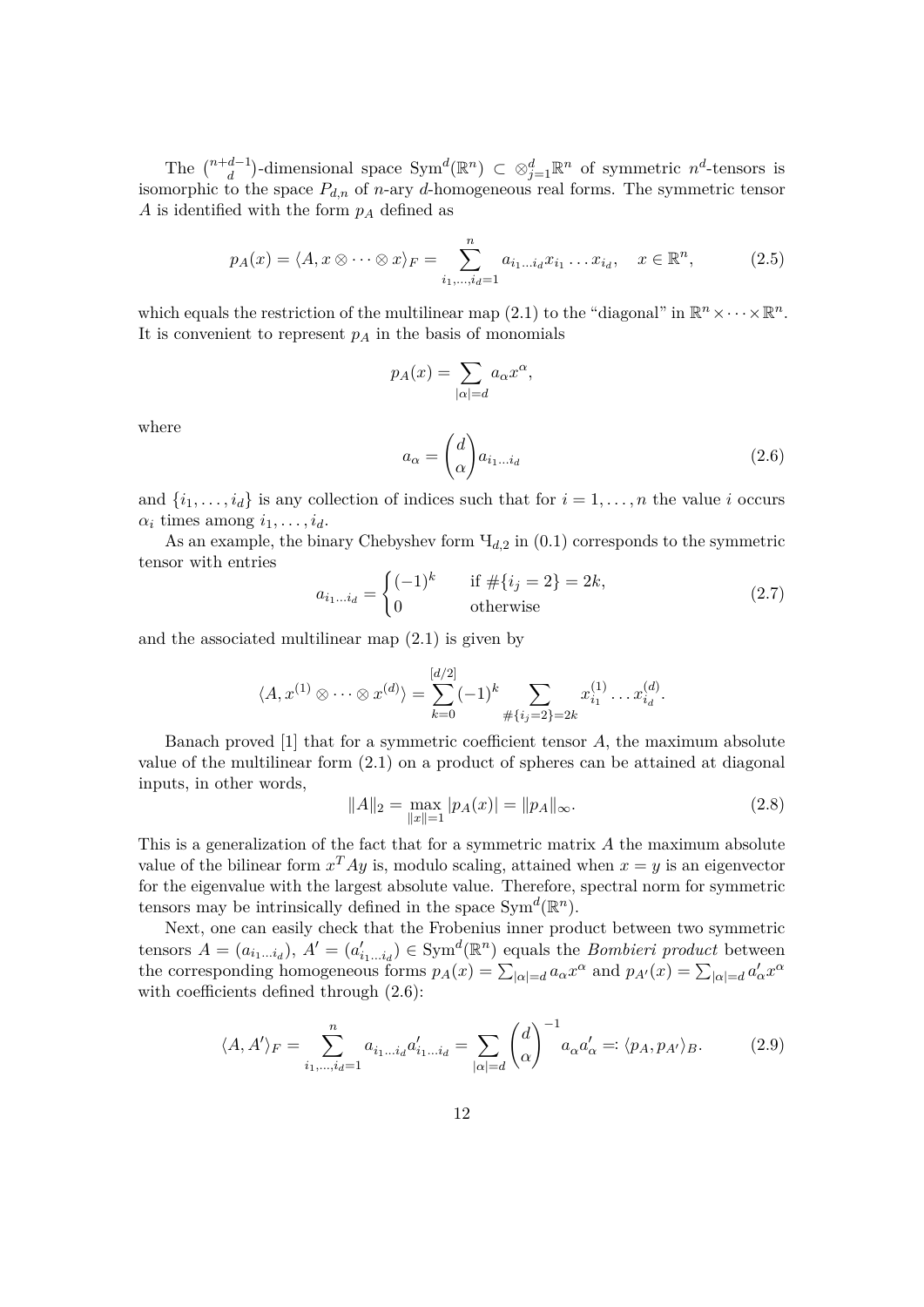By (2.8) and (2.9), the isomorphism  $A \mapsto p_A$  establishes an isometry between  $(Sym^d(\mathbb{R}^n), \|\cdot\|_2)$  and  $(P_{d,n}, \|\cdot\|_{\infty})$ , as well as between  $(Sym^d(\mathbb{R}^n), \|\cdot\|_F)$  and  $(P_{d,n}, \|\cdot\|_B)$ .

When  $n_1 = \cdots = n_d = n$  the diagonal subaction of the action (2.4) preserves the subspace  $Sym<sup>d</sup>(\mathbb{R}<sup>n</sup>)$  of symmetric tensors and it corresponds to the action of the orthogonal group on the space  $P_{d,n}$  of homogeneous forms by orthogonal change of variables:

$$
\rho \in O(n), \ p \in P_{d,n} \ \mapsto \ \rho^* p \in P_{d,n}, \quad (\rho^* p)(x) = p(\rho^{-1} x).
$$

Due to (2.9), this shows that the Bombieri inner product is invariant under such a change of variables.

Finally, we have already noted that according to (2.5) a symmetric rank-one tensor  $Y = \pm y \otimes \cdots \otimes y$  corresponds to the *d*th power of a linear form  $\langle y, \cdot \rangle$  as follows:

$$
p_Y(x) = \langle \pm y \otimes \cdots \otimes y, x \otimes \cdots \otimes x \rangle_F = \pm \langle y, x \rangle^d. \tag{2.10}
$$

Hence a decomposition of a symmetric tensor into symmetric rank-one tensors corresponds to a decomposition of the associated homogeneous form into powers of linear forms. Note that by (2.5) the Bombieri inner product of any homogeneous form  $p \in P_{d,n}$  with a *d*th power of a linear form  $\langle y, \cdot \rangle$  equals  $\langle p, \langle y, \cdot \rangle^d \rangle_B = p(y)$ .

#### **2.2 Best rank-one approximation ratio**

Given a nonzero tensor  $A \in \otimes_{j=1}^d \mathbb{R}^{n_j}$ , a rank-one  $(n_1, \ldots, n_d)$ -tensor  $Y = \lambda y^{(1)} \otimes \cdots \otimes y^{(d)}$ , where  $\lambda \in \mathbb{R}$  and  $||y^{(i)}|| = 1$ ,  $i = 1, ..., d$ , is a best rank-one approximation to *A* if and only if

$$
\lambda = \langle A, y^{(1)} \otimes \cdots \otimes y^{(d)} \rangle_F = \pm ||A||_2. \tag{2.11}
$$

Banach's result [1] implies that one can take  $y^{(1)} = \cdots = y^{(d)} \in \mathbb{R}^n$  in (2.11) if the tensor  $A \in \text{Sym}^d(\mathbb{R}^n)$  is symmetric.

Also if  $Y = \lambda y^{(1)} \otimes \cdots \otimes y^{(d)}$  is a best rank-one approximation of *A* as above, then for  $\text{every } j = 1, \ldots, d \text{ the linear form } x^{(j)} \mapsto \langle A, y^{(1)} \otimes \cdots \otimes x^{(j)} \otimes \cdots \otimes y^{(d)} \rangle_F \text{ constrained}$ to  $||x^{(j)}|| = 1$  achieves its maximum at  $y^{(j)}$  and hence it vanishes on the orthogonal complement of  $y^{(j)}$ , that is,

$$
\langle A, y^{(1)} \otimes \cdots \otimes y^{(j-1)} \otimes x^{(j)} \otimes y^{(j+1)} \otimes \cdots \otimes y^{(d)} \rangle_F = 0 \tag{2.12}
$$

for all  $x^{(j)} \in \mathbb{R}^{n_j}$  that are orthogonal to  $y^{(j)}$ .

We continue with some remarks on extremal tensors and best rank-one approximation ratio. From the definition (1.8) of a best rank-one approximation and (2.11) we have

$$
\min_{\text{rank}(X)=1} \|A - X\|_F^2 = \|A - Y\|_F^2 = \|A\|_F^2 - \|A\|_2^2
$$

for any best rank-one approximation *Y* to  $A \in \otimes_{j=1}^d \mathbb{R}^{n_j}$ . Recalling the definition (1.9) of the best rank-one approximation ratio  $\mathscr{A}(\otimes_{j=1}^d \mathbb{R}^{n_j})$ , the maximum relative distance of a tensor to the set of rank-one tensors is given as

$$
\max_{0 \neq A \in \otimes_{j=1}^{d} \mathbb{R}^{n_j} \text{ rank}(X) = 1} \frac{\|A - X\|_{F}}{\|A\|_{F}} = \sqrt{1 - \mathscr{A}(\otimes_{j=1}^{d} \mathbb{R}^{n_j})^2}
$$
(2.13)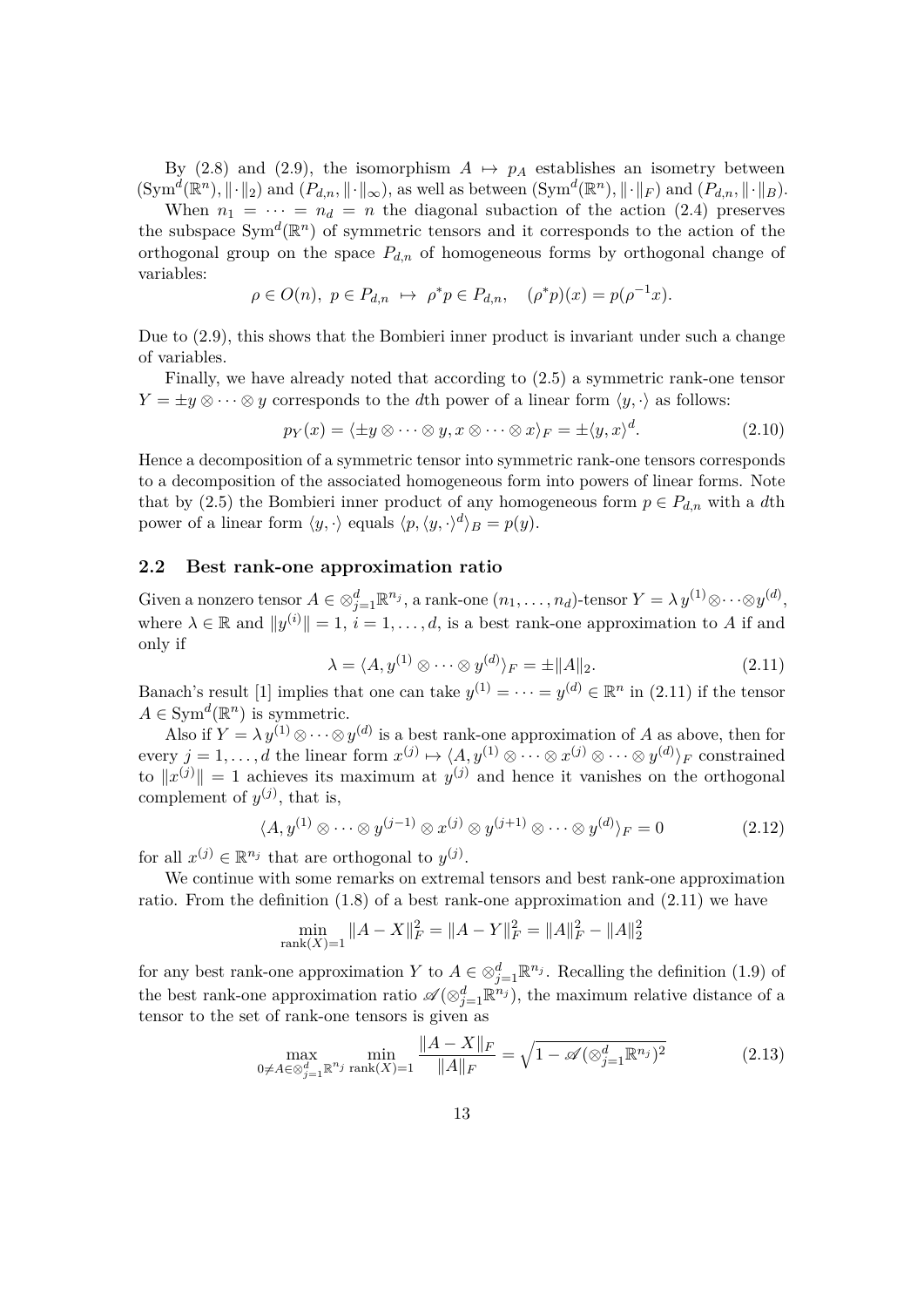and is achieved for extremal tensors. This relation explains the name "best rank-one approximation ratio" for the constant  $\mathscr{A}(\otimes_{j=1}^d \mathbb{R}^{n_j})$ . When restricting to symmetric tensors, (2.13) holds with  $\mathscr{A}(\text{Sym}^d(\mathbb{R}^n))$  instead.

For context we note that the relation (2.13) shows that lower bounds on  $\mathscr{A}(\otimes_{j=1}^{d} \mathbb{R}^{n_j})$ can be used for convergence analysis of greedy methods for low-rank approximation using rank-one tensors as a dictionary. For example, the pure greedy method to approximate  $A \in \otimes_{j=1}^d \mathbb{R}^{n_j}$  produces a recursive sequence  $A_{\ell+1} = A_{\ell} + Y_{\ell}$ , where  $A_0 = 0$  and  $Y_{\ell}$  is a best rank-one approximation of  $A - A_{\ell}$ . Then (2.13) implies

$$
||A - A_{\ell+1}||_F \le \sqrt{1 - \mathscr{A}(\otimes_{j=1}^d \mathbb{R}^{n_j})^2} ||A - A_{\ell}||_F;
$$

see [19] for a general introduction to greedy methods. For a more general problem of finding an approximate low-rank minimizer for a smooth cost function  $f: \otimes_{j=1}^d \mathbb{R}^{n_j} \to \mathbb{R}$ , one could replace  $Y_\ell$  with a (scaled) best rank-one approximation of a suitable residual, for example, the negative gradient  $-\nabla f(A_\ell)$ . Then  $\mathscr{A}(\otimes_{j=1}^d \mathbb{R}^{n_j})$  is a lower bound for the (cosine of the) angle between the search direction  $Y_\ell$  and  $-\nabla f(A_\ell)$  and hence can be used to estimate the convergence of such an iteration; see, e.g., [20] and references therein. Again, for symmetric tensors once can replace  $\mathscr{A}(\otimes_{j=1}^d \mathbb{R}^{n_j})$  with  $\mathscr{A}(\text{Sym}^d(\mathbb{R}^n))$ in these considerations.

In the following lemma we show that the best rank-one approximation ratio strictly decreases with the dimension.

**Lemma 2.1.** Let  $\mathscr{A}_{d,n}$  denote either  $\mathscr{A}(\otimes_{j=1}^d \mathbb{R}^n)$  or  $\mathscr{A}(\text{Sym}^d(\mathbb{R}^n))$ . Then for any  $d \geq 1$ *and n* ≥ 1 *we have*

$$
\mathscr{A}_{d,n+1} \leq \frac{\mathscr{A}_{d,n}}{\sqrt{1 + \mathscr{A}_{d,n}^2}}.
$$

*Proof.* Let  $A \in \otimes_{j=1}^d \mathbb{R}^n$  be an  $n^d$ -tensor of unit Frobenius norm,  $||A||_F = 1$ . For  $\varepsilon \in [0,1]$ , let  $A^{\varepsilon} \in \otimes_{j=1}^{d} \mathbb{R}^{n+1}$  be the  $(n+1)^{d}$ -tensor with entries

$$
a_{i_1\ldots i_d}^{\varepsilon} = \begin{cases} \sqrt{1-\varepsilon^2 \|A\|_2^2} a_{i_1\ldots i_d} & \text{if } i_1, \ldots, i_d \le n, \\ \varepsilon \|A\|_2 & \text{if } i_1 = \cdots = i_d = n+1, \\ 0 & \text{otherwise.} \end{cases}
$$

Observe that  $||A^{\varepsilon}||_F = 1$ , and  $A^{\varepsilon}$  is symmetric if *A* is. Let  $\xi^{(1)}, \ldots, \xi^{(d)}$  be unit norm vectors in  $\mathbb{R}^{n+1}$  partitioned as  $\xi^{(j)} = (x^{(j)}, z^{(j)})$  with  $x^{(j)} \in \mathbb{R}^n$  and  $z^{(j)} \in \mathbb{R}$ . Then from the "block diagonal" structure of  $A^{\varepsilon}$  it follows that

$$
\langle A^{\varepsilon}, \xi^{(1)} \otimes \cdots \otimes \xi^{(d)} \rangle_F = \sqrt{1 - \varepsilon^2 \|A\|_2^2} \langle A, x^{(1)} \otimes \cdots \otimes x^{(d)} \rangle_F + \varepsilon \|A\|_2 z^{(1)} \cdots z^{(d)}
$$
  

$$
\leq \max \left( \sqrt{1 - \varepsilon^2 \|A\|_2^2}, \varepsilon \right) \|A\|_2 (\|x^{(1)}\| \cdots \|x^{(d)}\| + z^{(1)} \cdots z^{(d)}).
$$

By a generalized Hölder inequality [12, § 11], the term in the right brackets is bounded by one. The maximum on the left, on the other hand, takes its minimal value for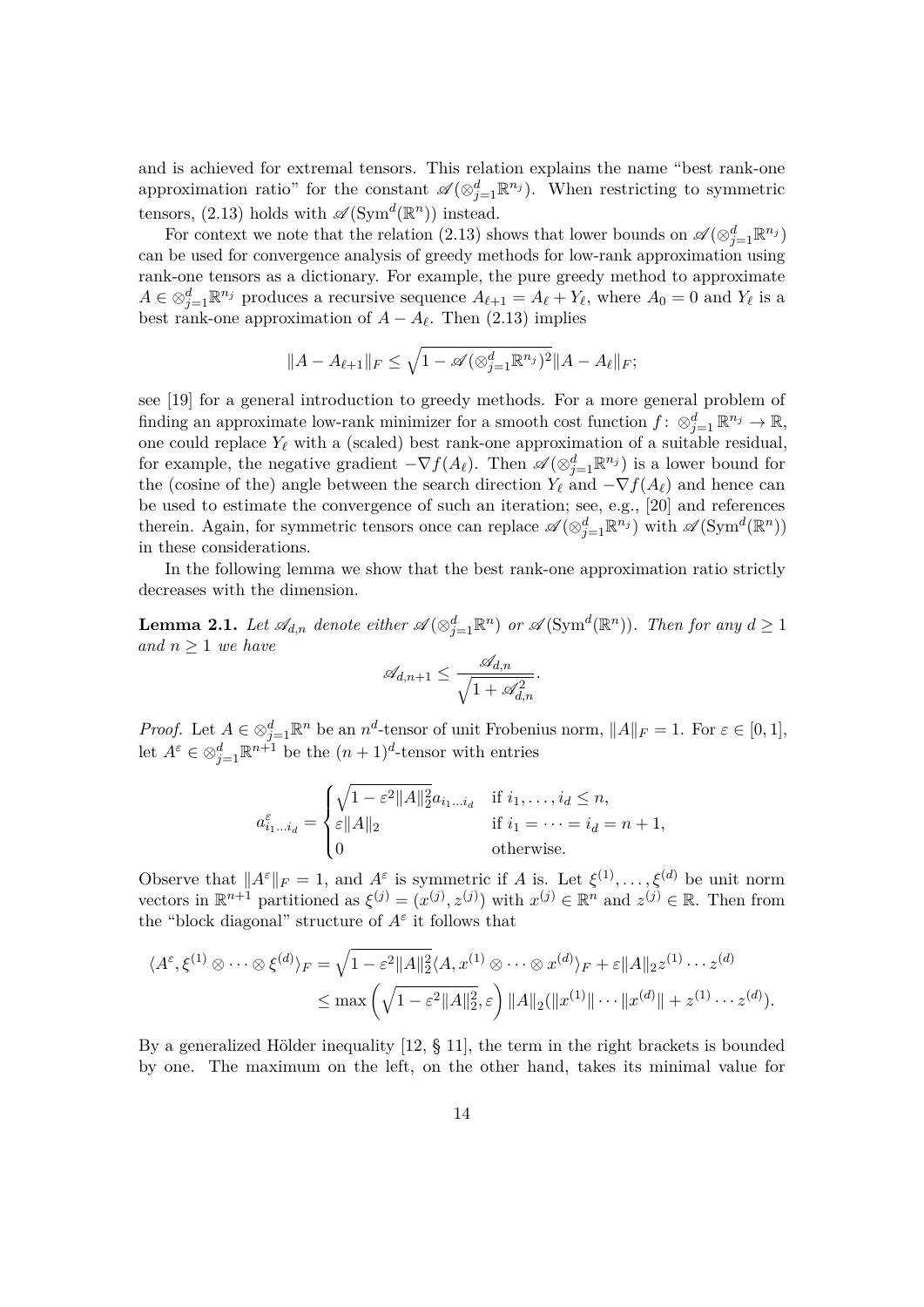$\varepsilon = 1/\sqrt{1 + \|A\|_2^2}$ . Since  $\xi^{(1)}, \dots, \xi^{(d)}$  were arbitrary, this shows

$$
||A^{\varepsilon}||_2 \le \frac{||A||_2}{\sqrt{1 + ||A||_2^2}}.
$$

The assertions follow by choosing *A* to be an extremal tensor in the space  $\otimes_{j=1}^d \mathbb{R}^n$  or  $Sym^d(\mathbb{R}^n)$ , respectively.

The previous lemma provides a lower bound on the rank of extremal tensors. Recall that the *(real) rank* of a tensor  $A \in \otimes_{j=1}^d \mathbb{R}^{n_j}$  is the smallest number *r* that is needed to represent *A* as the linear combination

$$
A = X_1 + \dots + X_r \tag{2.14}
$$

of rank-one tensors  $X_1, \ldots, X_r$ . The *(real) symmetric rank* of a symmetric tensor *A* is the smallest number of symmetric rank-one tensors needed for (2.14) to hold.

**Proposition 2.2.** *If*  $A \in \otimes_{j=1}^d \mathbb{R}^n$  *is an extremal tensor, its rank must be at least n. If*  $A \in \text{Sym}^d(\mathbb{R}^n)$  *is an extremal symmetric tensor, its symmetric rank must be at least n.* 

*Proof.* Let  $A \in \otimes_{j=1}^d \mathbb{R}^n$  be a tensor of rank at most  $n-1$ , that is,

$$
A = v_1^{(1)} \otimes \cdots \otimes v_1^{(d)} + \cdots + v_{n-1}^{(1)} \otimes \cdots \otimes v_{n-1}^{(d)}.
$$

For  $j = 1, \ldots, d$  let  $V^{(j)} \simeq \mathbb{R}^{n-1}$  be any  $(n-1)$ -dimensional subspace of  $\mathbb{R}^n$  that contains vectors  $v_1^{(j)}$  $v_1^{(j)}, \ldots, v_{n-1}^{(j)}$  $\sum_{n=1}^{(j)}$ . Since *A* ∈ *V*<sup>(1)</sup> ⊗ · · · ⊗ *V*<sup>(*d*)</sup>  $\simeq \otimes_{j=1}^{d} \mathbb{R}^{n-1}$  we have

$$
\frac{\|A\|_2}{\|A\|_F} \ge \mathscr{A}(\otimes_{j=1}^d \mathbb{R}^{n-1}).
$$

Thus, by Lemma 2.1, *A* cannot be extremal in  $\otimes_{j=1}^d \mathbb{R}^n$ .

When *A* is symmetric and of symmetric rank at most  $n-1$  we can choose  $V^{(1)} = \cdots =$  $V^{(d)} = V$  so that  $A \in \text{Sym}^d(V) \simeq \text{Sym}^d(\mathbb{R}^{n-1})$ , leading to the analogous conclusion.

#### **2.3 Generalized gradients and local optimality of Lipschitz functions**

The problem of determining the best rank-one approximation ratio of a tensor space and finding extremal tensors is a constrained optimization problem for a Lipschitz function. The theory of generalized gradients developed by Clarke [4] provides necessary optimality conditions. We provide here only the most necessary facts of this theory needed for our results. A comprehensive introduction is given, e.g., in [5].

A function  $f : \mathbb{R}^m \to \mathbb{R}$  is called *Lipschitz*, if there exist a constant *L* such that  $|f(p) - f(q)| \le L \|p - q\|$  for all pairs  $p, q \in \mathbb{R}^m$ . By the classical Rademacher's theorem, a Lipschitz function *f* is differentiable at almost all (in the sense of Lebesgue measure) points  $p \in \mathbb{R}^m$ . Denote by  $\nabla f(p)$  the gradient of *f* at such a point. The *generalized*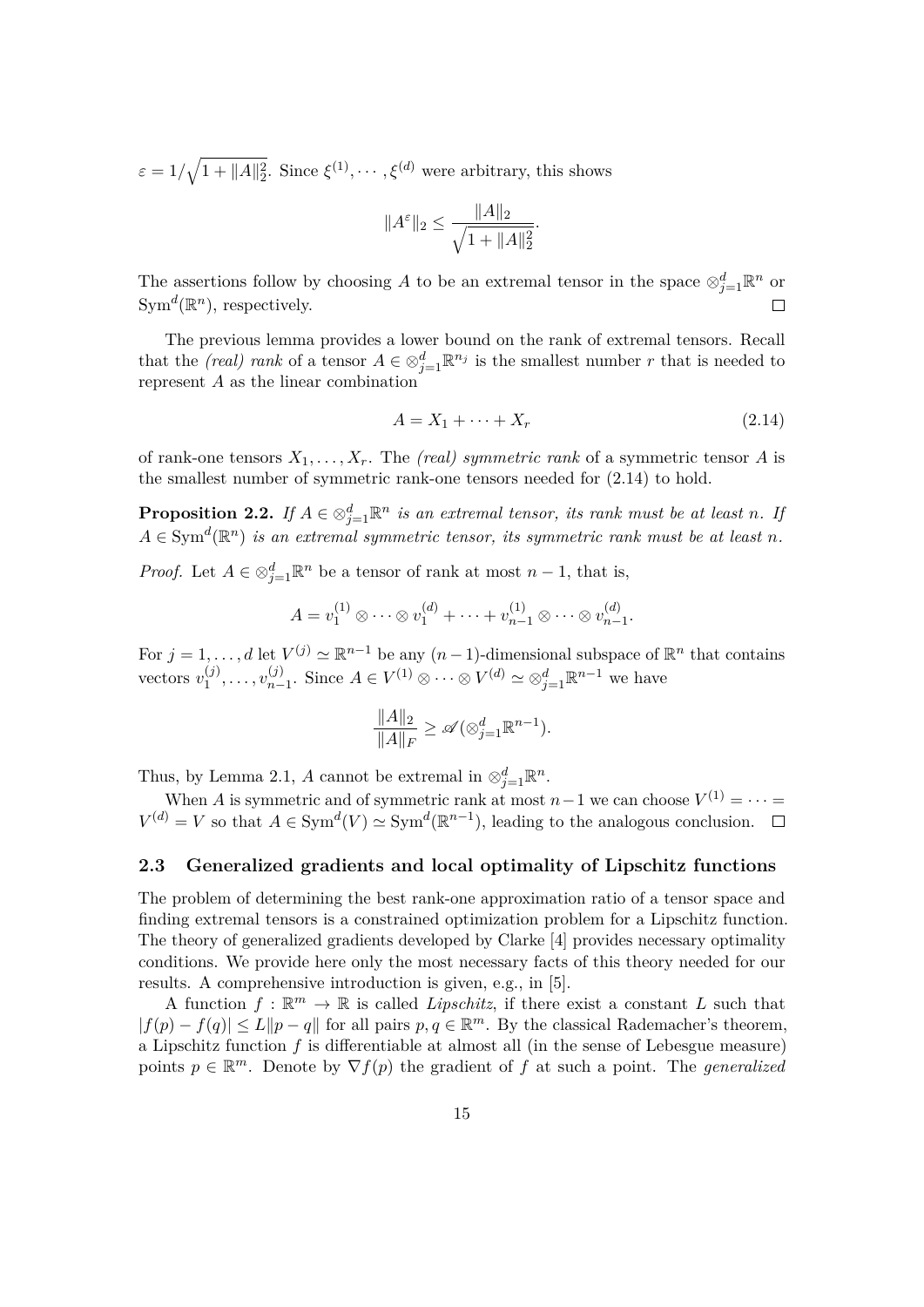*gradient* of *f* at any  $p \in \mathbb{R}^m$ , denoted as  $\partial f(p)$ , is then defined as the convex hull of the set of all limits  $\nabla f(p_i)$ , where  $p_i$  is a sequence of differentiable points that converges to *p*. It turns out that  $\partial f(p)$  is a nonempty convex compact subset of  $\mathbb{R}^m$ . Moreover  $\partial f(p)$ is a singleton if and only if *f* is differentiable at *p*, in which case  $\partial f(p) = \{ \nabla f(p) \}.$ 

Let *S* be a differentiable submanifold in  $\mathbb{R}^m$ . Then a necessary condition for the Lipschitz function *f* to attain a local minimum relative to *S* at  $x \in S$  is that

$$
\partial f(p) \cap N_S(p) \neq \emptyset, \tag{2.15}
$$

where  $N<sub>S</sub>(p)$  denotes the normal space, that is, the orthogonal complement of the tangent space of *S* at *p*. Note that this is a "Lipschitz" analogue of the classical Lagrange multipliers rule for continuously differentiable functions. We refer to [5, Sec. 2.4]. Every point  $p \in S$  that satisfies (2.15) is called a *critical point* of f on *S*. Hence local minima of *f* on *S* are among the critical points.

The proofs of Theorems 1.10 and 1.11 in section 3.4 consist in applying the necessary optimality condition (2.15) to the spectral norm function on the sphere defined by Frobenius norm. Here two things are of relevance. First, for a Euclidean sphere *S* we have  $N_s(p) = \{ \mu p : \mu \in \mathbb{R} \}.$  Hence the condition (2.15) becomes

$$
\mu p \in \partial f(p) \tag{2.16}
$$

for some  $\mu \in \mathbb{R}$ . Second, by (1.7), the spectral norm is an example of a so-called max function, that is, a function of the type

$$
f(p) = \max_{u \in C} g(p, u),\tag{2.17}
$$

where *C* is compact. Under certain smoothness conditions on the function  $q$ , which are satisfied for spectral norm (1.7), Clarke [4, Thm. 2.1] has determined the following characterization of the generalized gradient:

$$
\partial f(p) = \text{conv}\{\nabla_p g(p, u) : u \in M(p)\},\tag{2.18}
$$

where conv denotes the convex hull and  $M(p)$  is the set of all maximizers *u* in (2.17) for a fixed *p*. For the spectral norm (1.7), this set consists of all normalized best rank-one approximations of a given tensor; see (3.4).

# **3 Proof of main results**

Our main results are proved in this section. We are going to repeatedly use the equivalence (2.5) between symmetric tensors and homogeneous forms and the corresponding relations  $(2.8)$ ,  $(2.9)$  for the different norms.

#### **3.1 Binary forms**

This subsection is devoted to the proof of Theorem 1.1. While the given proof is self-contained, some arguments could be omitted with reference to results in [15].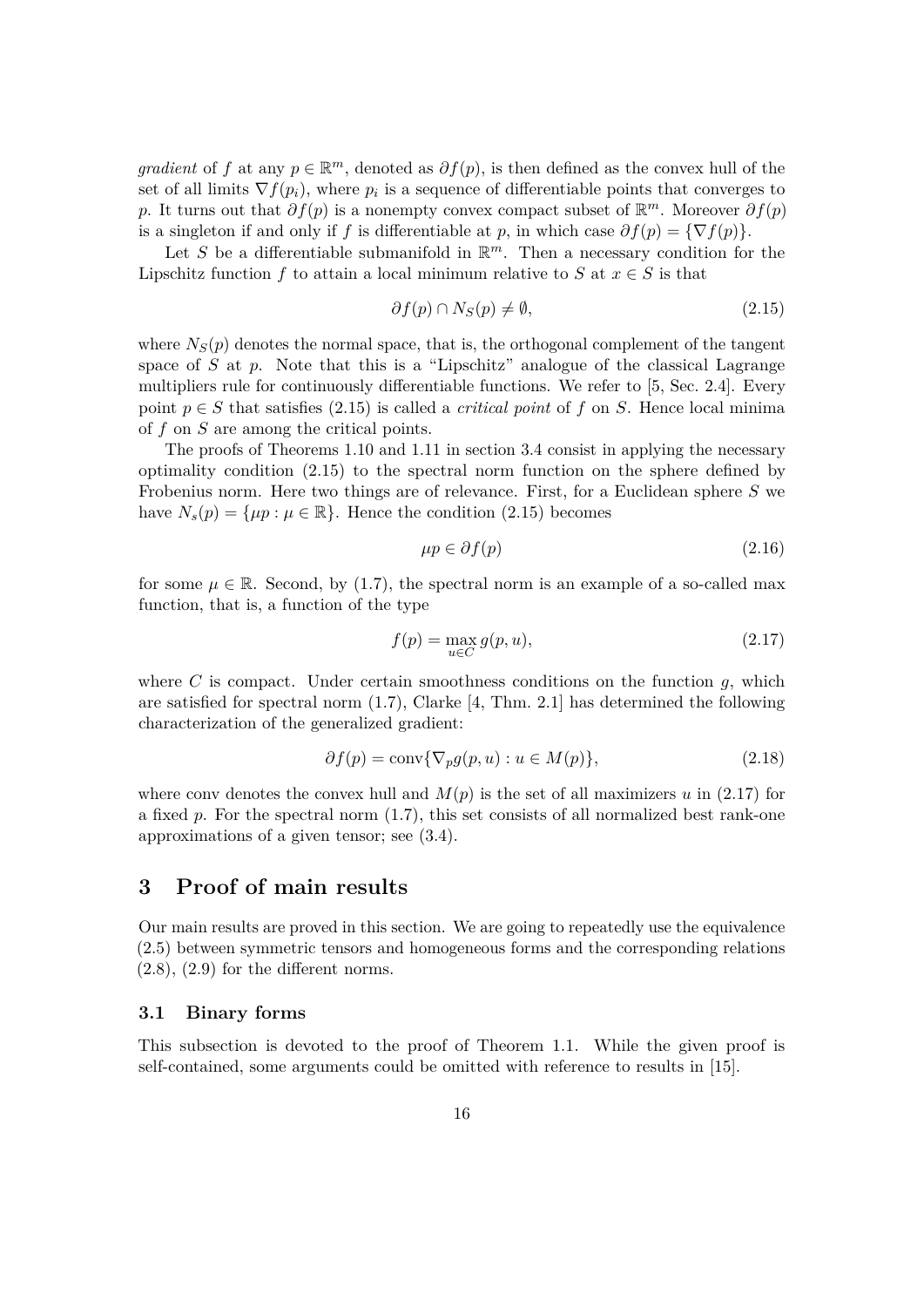*Proof of Theorem 1.1.* By (1.4),

$$
\frac{\|\mathbf{H}_{d,2}\|_{2}}{\|\mathbf{H}_{d,2}\|_{B}} = \frac{1}{\sqrt{2^{d-1}}}.
$$

It then follows from (1.12) that this value equals  $\mathscr{A}(\otimes_{j=1}^d \mathbb{R}^2)$ , so the symmetric tensor associated to the Chebyshev form must be extremal both in  $\otimes_{j=1}^d \mathbb{R}^2$  and in Sym<sup>*d*</sup>( $\mathbb{R}^2$ ).

We now consider the uniqueness statements. When  $d = 1$ , the space  $P_{1,n}$  consists of linear forms  $p(x) = \langle a, x \rangle$ , for any of which it holds that  $||p||_{\infty}/||p||_B = 1$ . In the case  $d = 2$  of quadratic forms, the minimal ratio between spectral and Frobenius norm of a symmetric  $n \times n$  matrix is attained for multiples of symmetric orthogonal matrices only and takes the value  $1/\sqrt{n}$ . When  $n=2$ , all such matrices can be obtained by orthogonal transformation and scaling from the two diagonal matrices with diagonal entries (1*,* 1) and  $(1, -1)$ , respectively. This corresponds to the asserted quadratic forms  $p \in P_{d,2}$ .

In the case  $d \geq 3$  we have to show that the only symmetric  $2^d$ -tensors A satisfying

$$
||A||_2 = 1, \quad ||A||_F = \sqrt{2^{d-1}} \tag{3.1}
$$

are obtained from orthogonal transformations of the Chebyshev form Ч*d,*2. To this end, we show that under the additional condition

$$
p_A(e_1) = \langle A, e_1 \otimes \cdots \otimes e_1 \rangle_F = 1 = ||A||_2,\tag{3.2}
$$

the form  $p_A$  equals  $\Pi_{d,2}$ . The proof is given by induction over  $d \geq 3$ . Before giving this proof we note that for a 2<sup>*d*</sup>-tensor *A* satisfying (3.1), its two *slices*  $A_1 = (a_{i_1...i_{d-2}1})$  and  $A_2 = (a_{i_1...i_{d-1}2})$  necessarily have the same Frobenius norm  $||A_1||_F = ||A_2||_F = \sqrt{2^{d-2}}$ . In fact,  $||A||_2 = 1$  implies  $||A_1||_2 \le 1$  and hence, by (1.12),  $||A_1||_F \le \sqrt{2^{d-2}}$ . Since the same holds for  $A_2$  and since  $||A||_F^2 = ||A_1||_F^2 + ||A_2||_F^2$ , the claim follows. Moreover,  $||A_1||_2 = ||A_2||_2 = 1$ , again by (1.12), so that both slices are necessarily extremal. Note that by the same argument, every  $2^{d'}$ -subtensor of *A* with  $d' < d$  must be extremal.

We begin the induction with  $d = 3$ . Assume  $A \in \text{Sym}^3(\mathbb{R}^2)$  satisfies (3.1) and (3.2). Then we have seen that both, say, frontal slices of *A* are themselves extremal symmetric  $2 \times 2$  matrices. By (3.2),  $a_{111} = 1$  and the tensor  $e_1 \otimes e_1 \otimes e_1$  is a best rank-one approximation. From (2.12) we then deduce that  $a_{112} = a_{121} = a_{211} = 0$ . The only two remaining options for the slices of *A* are

$$
A = \begin{pmatrix} 1 & 0 & 0 & \pm 1 \\ 0 & \pm 1 & \pm 1 & 0 \end{pmatrix}.
$$

But the case  $a_{122} = a_{221} = a_{212} = +1$  is also not possible, since it corresponds to the form  $p_A(x) = x_1^3 + 3x_1x_2^2$  whose maximum on the sphere is  $||p_A||_{\infty} = \sqrt{2} > 1$ . Therefore,  $a_{122} = a_{221} = a_{212} = -1$  and  $p_A = x_1^3 - 3x_1x_2^2$  is the cubic Chebyshev form.

We proceed with the induction step. If  $A \in Sym^{d+1}(\mathbb{R}^2)$  satisfies (3.1) and (3.2), then its two slices  $A_1 = (a_{i_1...i_d1})$  and  $A_2 = (a_{i_1...i_d2})$  are extremal  $2^d$ -tensors. Since  $p_{A_1}(e_1) = p_A(e_1) = 1$ , it follows from the induction hypothesis that  $A_1 = \mathcal{H}_{d,2}$ . So its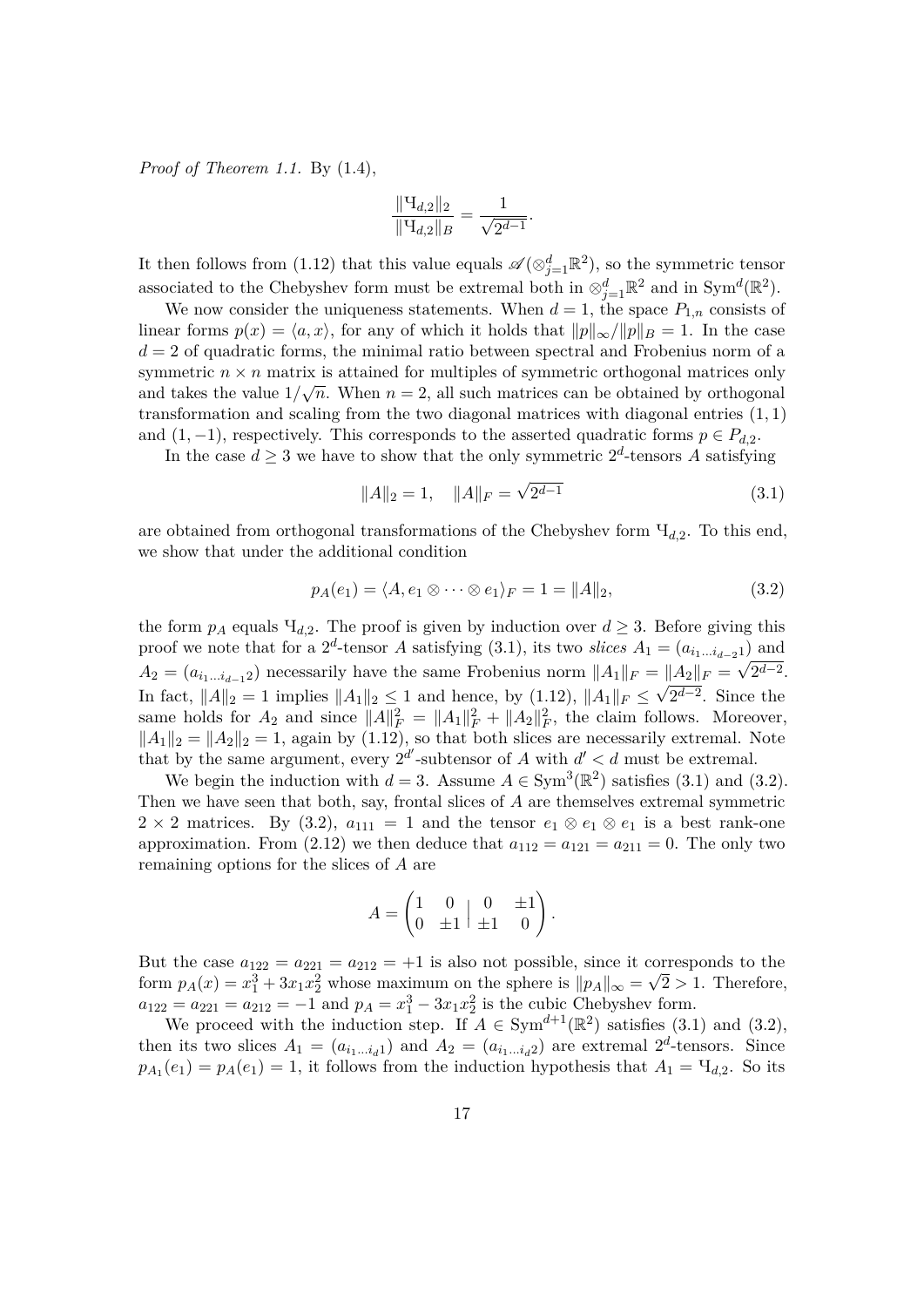entries are given by  $(2.7)$ . Let  $a_{i_1...i_d}$  denote an entry of the second slice. Due to the symmetry of  $A$ , every entry in the second slice, except for the entry  $a_{2...2}$ , equals an entry in the first slice after a permutation of the indices. Since this permutation does not affect the number of occurrences of the value 2 among the indices, the definition (2.7) applies to all these entries as well. It remains to show that the entry  $a_{2...2}$  satisfies  $(2.7)$ , that is, equals zero in case  $d + 1$  is odd, and equals  $(-1)^m$  in case  $d + 1 = 2m$  is even. This entry is part of the symmetric subtensor  $A' = (a_{i_1 i_2 i_3 2...2})$ , which as we have noted above must be extremal as well. Since the entries of the first slice  $A_1$  are given by  $(2.7)$ , we find that

$$
p_{A'}(x) = (-1)^{m-1}(x_1^3 - 3x_1x_2^2) + a_{2\cdots 2}x_2^3
$$

if  $d+1=2m+1$  is odd. Since A' is extremal, it then follows from the base case  $d=3$ that  $a_{2\cdots 2} = 0$ . In case  $d + 1 = 2m$  is even, we get

$$
p_{A'}(x_1, x_2) = (-1)^{m-1} 3x_1^2 x_2 + a_{2\cdots 2} x_2^3,
$$

which by a small consideration implies  $a_{2\cdots 2} = (-1)^m$ . This concludes the proof.  $\Box$ 

#### **3.2 Ternary cubic tensors**

In this section we prove Theorem 1.5. It has been mentioned in section 1.2 how Corollary 1.6 follows from it, and that the statement of Theorem 1.2 is included in the latter.

The proof of Theorem 1.5 requires a fact from [13]. Since it is not explicitly formulated there, we state it here as a lemma.

**Lemma 3.1.** For odd *n* let  $A_1, A_2 \in \mathbb{R}^n \otimes \mathbb{R}^n$  be two  $n \times n$  matrices. If at least one of *them is invertible, then there exist orthogonal matrices*  $\rho, \rho' \in O(n)$  *such that* 

$$
\rho A_1 \rho' = \begin{pmatrix} B_1 & c_1 \\ 0 & d_1 \end{pmatrix}, \quad \rho A_2 \rho' = \begin{pmatrix} B_2 & c_2 \\ 0 & d_2 \end{pmatrix},
$$

*where*  $B_1, B_2$  *are matrices of size*  $(n-1) \times (n-1)$ *, c<sub>1</sub>, c<sub>2</sub> are*  $(n-1)$ *-dimensional vectors and d*1*, d*<sup>2</sup> *are real numbers.*

*Proof.* We can assume  $A_1$  is invertible. Since *n* is odd, the matrix  $A_1^{-1}A_2$  has at least one real eigenvalue *d*. Then there exists an invertible matrix *P* such that

$$
P^{-1}A_1^{-1}A_2P = \begin{pmatrix} B & c \\ 0 & d \end{pmatrix},
$$

where *B* is a matrix of size  $(n-1) \times (n-1)$  and *c* is an  $(n-1)$ -dimensional vector. Consider QR decompositions of  $A_1P$  and  $P$ , that is,

$$
A_1 P = Q_1 R_1, \quad P = Q_2 R_2,
$$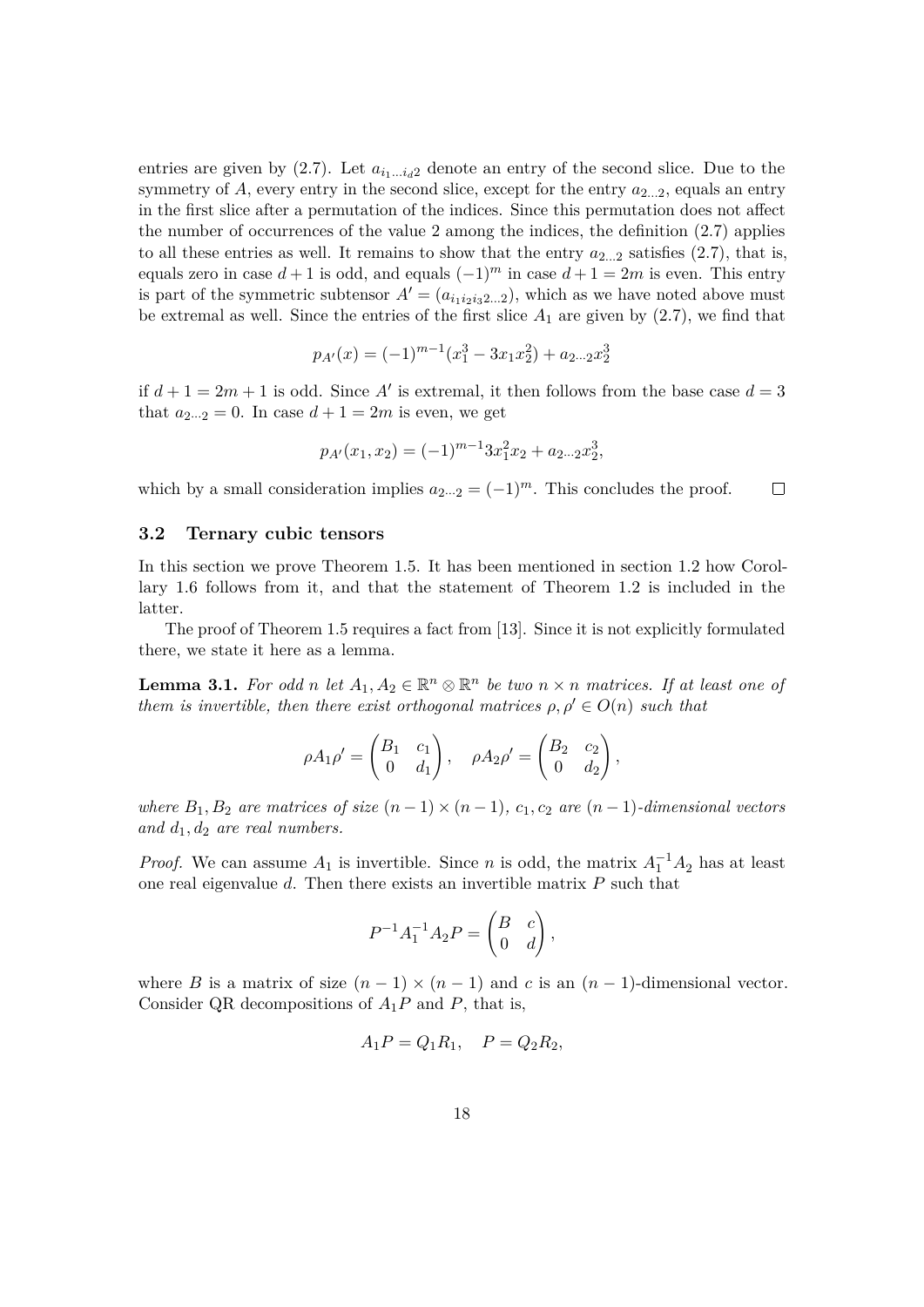where  $Q_1, Q_2$  are orthogonal, and  $R_1, R_2$  are upper triangular and invertible. We set  $\rho = Q_1^{-1}$  and  $\rho' = Q_2$ . Then

$$
\rho A_1 \rho' = R_1 P^{-1} A_1^{-1} A_1 P R_2^{-1} = R_1 R_2^{-1}
$$

is the product of two upper block triangular matrices, hence upper block triangular. Similarly,

$$
\rho A_2 \rho' = R_1 P^{-1} A_1^{-1} A_2 P R_2^{-1} = R_1 \begin{pmatrix} B & c \\ 0 & d \end{pmatrix} R_2^{-1}
$$

has the asserted upper block triangular structure.

In [13] the previous lemma is used to show that for odd *n* the maximum possible orthogonal rank of an  $(n, n, 2)$ -tensor is  $2n - 1$ . We will only need that the orthogonal rank of a (3*,* 3*,* 2)-tensor is not larger than 5, which actually follows quite easily from the lemma by applying it to the slices.

*Proof of Theorem 1.5.* Note that the aforementioned result of [14] that 1*/* √ 7 is an upper bound for  $\mathscr{A}(\mathbb{R}^3 \otimes \mathbb{R}^3)$  in combination with (1.11) implies that the maxmimal orthogonal rank cannot be less than seven. We will show that it is at most seven.

For  $A \in \mathbb{R}^3 \otimes \mathbb{R}^3 \otimes \mathbb{R}^3$ , it is convenient to write  $A = (A_1|A_2|A_3)$ , where  $A_1, A_2, A_3$  are the  $3 \times 3$  slices along the third dimension. If none of the matrices  $A_1, A_2, A_3$  is invertible. each of them can be decomposed into a sum of two rank-one matrices that are orthogonal in the Frobenius inner product:  $A_i = u_i^{(1)} \otimes u_i^{(2)} + v_i^{(1)} \otimes v_i^{(2)}$  $i^{(2)}$ ,  $i = 1, 2, 3$ . This leads to a decomposition of *A* into at most six pairwise orthogonal rank-one tensors:

$$
A = \sum_{i=1}^{3} u_i^{(1)} \otimes u_i^{(2)} \otimes e_i + v_i^{(1)} \otimes v_i^{(2)} \otimes e_i.
$$

Assume without loss of generality that the first slice *A*<sup>1</sup> is invertible. Lemma 3.1 together with the invariance of orthogonal rank under orthogonal transformations  $(2.4)$  allows us to assume that *A* has the form

$$
A = \begin{pmatrix} * & * & * & * & * & * & * \\ * & * & * & * & * & * & * & * \\ 0 & 0 & * & 0 & 0 & * & * & * \\ * & * & * & * & * & * & * & * \\ * & * & * & * & * & * & * & * \end{pmatrix}
$$
  
= 
$$
\begin{pmatrix} * & * & * & * & * & * & * \\ * & * & * & * & * & * & * & * \\ 0 & 0 & 0 & 0 & 0 & 0 & 0 & 0 \\ 0 & 0 & 0 & 0 & 0 & 0 & 0 & 0 \end{pmatrix} + \begin{pmatrix} 0 & 0 & 0 & 0 & 0 & 0 & 0 & 0 \\ 0 & 0 & 0 & 0 & 0 & 0 & 0 & 0 \\ 0 & 0 & * & 0 & 0 & * & * & * \end{pmatrix}.
$$

The first term is essentially a  $(2, 3, 3)$ -tensor, so its orthogonal rank is at most five by the result of [13]. In particular, it has a decomposition into at most five pairwise orthogonal rank-one tensors with zero bottom rows. Since the bottom row of the second term is a rank-two matrix the orthogonal rank of *A* is at most seven.  $\Box$ 

 $\Box$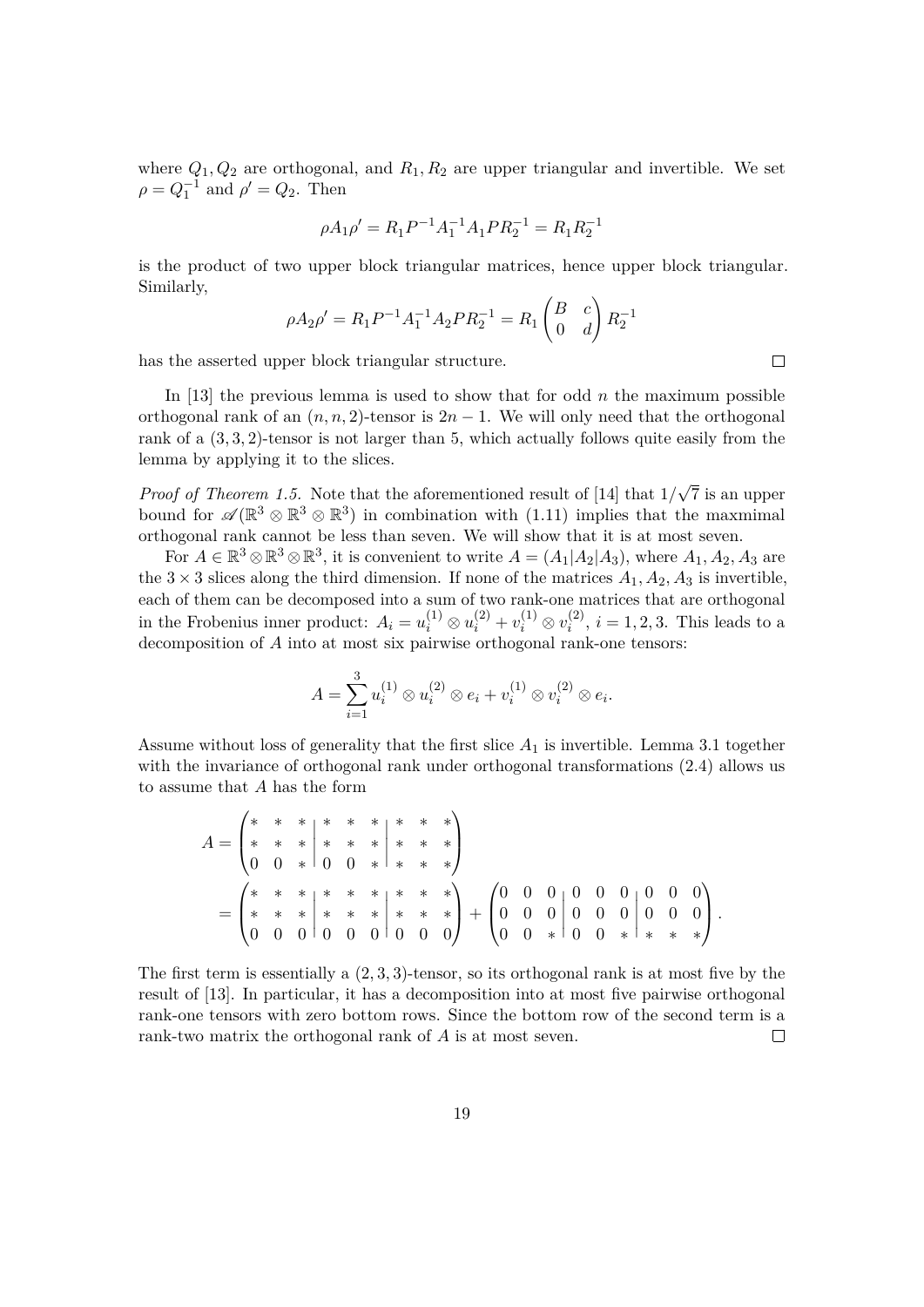#### **3.3 On symmetric orthogonal tensors**

We prove Proposition 1.7 below. For the general definition of orthogonal tensors of arbitrary size we refer to [15]. For  $n^d$ -tensors we can use the recursive definition that  $A \in \otimes_{j=1}^d \mathbb{R}^n$  is orthogonal if  $A \times_j u$  is orthogonal for every  $j = 1, \ldots, d$  and every unit norm vector  $u \in \mathbb{R}^n$ , where for  $d = 2$  we agree to the standard definition of an orthogonal matrix. Here and in the proof below we use standard notation  $A \times_j u = \left( \sum_{i_j=1}^n a_{i_1...i_j...i_d} u_{i_j} \right)$  for partial contraction of a tensor  $A$  with a vector  $u$  along mode  $j$ , resulting in a tensor of order  $d-1$ . Note that the above definition implies that every  $n^{d'}$ -subtensor,  $d' < d$ , of *A* is itself orthogonal.

*Proof of Proposition 1.7 and Corollary 1.8.* It has been shown in  $\boxed{15}$  that an  $n^d$ -tensor *A* is orthogonal if and only if it satisfies  $||A||_2 = 1$  and  $||A||_F = \sqrt{n^{d-1}}$ , and such tensors only exist when  $n = 1, 2, 4, 8$ . Therefore, the statement that for  $n = 2$  the only symmetric orthogonal tensors are the ones obtained from the Chebyshev form Ч*d,*<sup>2</sup> is hence equivalent to Theorem 1.1. Also, Corollary 1.8 is immediate from Proposition 1.7.

We thus only have to show that for  $n = 4, 8$  an orthogonal  $n^d$ -tensor cannot be symmetric. We only consider the case  $n = 4$ ; the arguments for  $n = 8$  are analogous. Since  $n^{d'}$ -subtensors of an orthogonal tensor are necessarily orthogonal, it is enough to show that orthogonal  $4 \times 4 \times 4$  tensors cannot be symmetric. Assume to the contrary that such a tensor *A* exists. Then  $||A||_2 = 1$  and *A* admits a symmetric best rank-one approximation of Frobenius norm one. Since orthogonality and symmetry are preserved under the action of  $O(4)$  we can assume that  $e_1 \otimes e_1 \otimes e_1$  is the best rank-one approximation of *A*, that is,  $a_{111} = \langle A, e_1 \otimes e_1 \otimes e_1 \rangle_F = ||A||_2 = 1$ . On the other hand, the first frontal slice  $A \times_3 e_1$  must be a symmetric orthogonal matrix, so it is of the form

$$
A \times_3 e_1 = \begin{pmatrix} 1 & 0 \\ 0 & B \end{pmatrix},
$$

where *B* is a symmetric orthgonal  $3 \times 3$  matrix. By applying further orthogonal transformation that fix the vector  $e_1$ , we can assume that  $B$  is a diagonal matrix with diagonal entries  $\varepsilon_1, \varepsilon_2, \varepsilon_3 \in \{+1, -1\}$ . Since *A* is symmetric and in fact every slice has to be an orthogonal matrix, we find that  $A = (A \times_3 e_1 | A \times_3 e_2 | A \times_3 e_3 | A \times_3 e_4)$  is of the form

$$
A = \begin{pmatrix} 1 & 0 & 0 & 0 & 0 & \varepsilon_1 & 0 & 0 & 0 & 0 & \varepsilon_3 & 0 & 0 & 0 & 0 & \varepsilon_4 \\ 0 & \varepsilon_1 & 0 & 0 & \varepsilon_1 & 0 & 0 & 0 & 0 & 0 & \varepsilon_0 & 0 & 0 & \varepsilon_0 & 0 \\ 0 & 0 & \varepsilon_2 & 0 & 0 & 0 & 0 & \varepsilon_0 & \varepsilon_3 & 0 & 0 & 0 & 0 & \varepsilon_0 & 0 & 0 \\ 0 & 0 & 0 & \varepsilon_3 & 0 & 0 & \varepsilon_0 & 0 & 0 & \varepsilon_0 & 0 & 0 & \varepsilon_4 & 0 & 0 & 0 \end{pmatrix},
$$

where also  $\varepsilon_0 \in \{+1, -1\}$ . For  $i = 2, 3, 4$  the matrices  $A \times_3 (e_1 + e_i)$ 2 must be orthogonal as well, which yields  $\varepsilon_0 = 1$  and  $\varepsilon_2 = \varepsilon_3 = \varepsilon_4 = -1$ . But then the matrix

$$
A \times_3 \left( \frac{e_1 - e_2}{\sqrt{2}} \right) = \frac{1}{\sqrt{2}} \begin{pmatrix} 1 & 1 & 0 & 0 \\ 1 & -1 & 0 & 0 \\ 0 & 0 & -1 & -1 \\ 0 & 0 & -1 & -1 \end{pmatrix}
$$

is not orthogonal, which contradicts the assumption that *A* is an orthogonal tensor.  $\Box$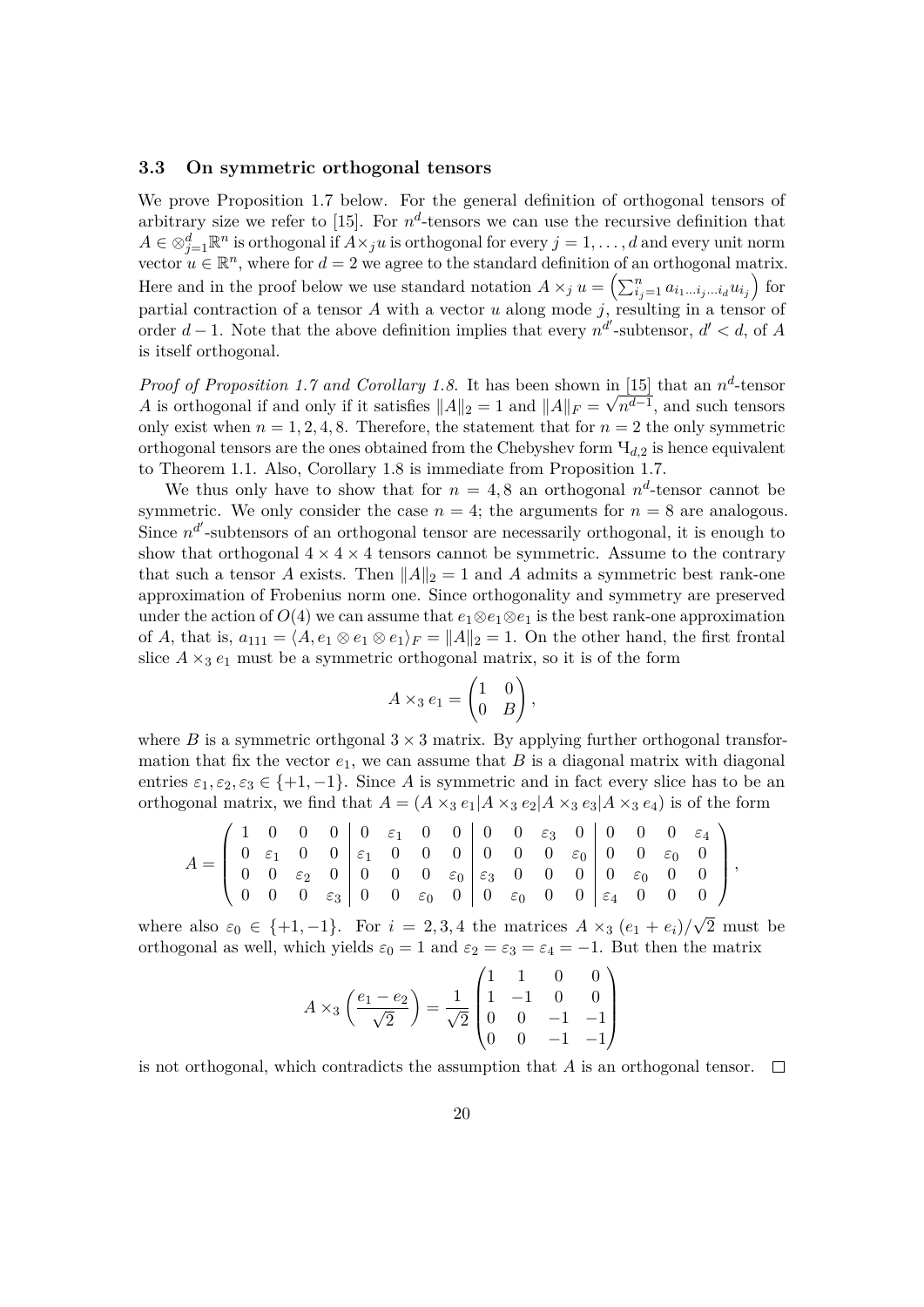#### **3.4 Variational characterization**

In Theorems 1.10 and 1.11 we characterize critical tensors in  $\otimes_{j=1}^d \mathbb{R}^{n_j}$  and Sym<sup>*d*</sup>( $\mathbb{R}^n$ ) in terms of decompositions into best rank-one approximations. We now prove these results and then derive Corollary 1.12. Afterwards, we prove Theorem 1.13.

*Proof of Theorems 1.10 and 1.11.* From section 2.3, specifically (2.16), it follows that a nonzero tensor  $A' \in \otimes_{j=1}^d \mathbb{R}^{n_j}$  is critical in the sense of Definition 1.9 if the tensor  $A = A'/\|A'\|_F$  of Frobenius norm one satisfies

$$
\mu A \in \partial \|A\|_2 \tag{3.3}
$$

for some  $\mu \in \mathbb{R}$ . By (1.7), the spectral norm is a max function of the type (2.17) which is easily shown to satisfy the conditions of [4, Thm. 2*.*1]. Therefore, its generalized derivative is given by the formula (2.18), which in the case of the max function (1.7) reads

$$
\partial \|A\|_2 = \text{conv}\left\{X : \|X\|_F = 1, \text{rank}(X) = 1, \langle A, X \rangle_F = \|A\|_2\right\},\tag{3.4}
$$

where conv denotes the convex hull. This lets us write  $(3.3)$  as

$$
\mu A = \sum_{\ell=1}^{r} \alpha_{\ell} X_{\ell},\tag{3.5}
$$

where  $r > 0$  is a natural number,<sup>1</sup>  $\alpha_1, \ldots, \alpha_r > 0$  are such that  $\alpha_1 + \cdots + \alpha_r = 1$ , and  $X_{\ell}$  are rank-one tensors of unit Frobenius norm satisfying  $\langle A, X_{\ell} \rangle_F = ||A||_2$ . By taking the Frobenius inner product with *A* itself in (3.5), we find that

$$
\mu = \frac{\|A\|_2}{\|A\|_F^2}.
$$

Therefore, after multiplying the resulting equation (3.5) by  $||A||_2$  we obtain the asserted statement of Theorem 1.10, since, by (2.11), the rank-one tensors  $Y_\ell = ||A||_2 X_\ell$  are best rank-one approximations of *A*.

Considering symmetric tensors instead of general ones in the previous arguments yields a proof of Theorem 1.11. Here it is crucial that in the definition (1.7) of spectral norm for symmetric tensors one can restrict to take the maximum over symmetric rank-one tensors of unit Frobenius norm thanks to Banach's theorem; cf. (2.8).  $\Box$ 

*Proof of Corollary 1.12.* By Proposition 2.2 any extremal tensor in  $\otimes_{j=1}^d \mathbb{R}^n$  or  $Sym^d(\mathbb{R}^n)$ must be of rank (respectively, symmetric rank) at least *n*. In particular, there cannot be less than *n* best rank-one approximations in the expansions (1.14) and (1.15).  $\Box$ 

*Proof of Theorem 1.13.* Let a tensor *A* (either in  $\otimes_{j=1}^d \mathbb{R}^{n_j}$  or in Sym<sup>*d*</sup>( $\mathbb{R}^n$ )) be critical, that is, by Theorem 1.10, respectively, Theorem 1.11,

$$
A = \left(\frac{\|A\|_F}{\|A\|_2}\right)^2 \sum_{\ell=1}^r \alpha_\ell Y_\ell
$$
 (3.6)

<sup>&</sup>lt;sup>1</sup>By the classical Carathéodory theorem one can take  $r \leq \dim(\otimes_{j=1}^d \mathbb{R}^{n_j}) + 1 = n_1 \cdots n_d + 1$ .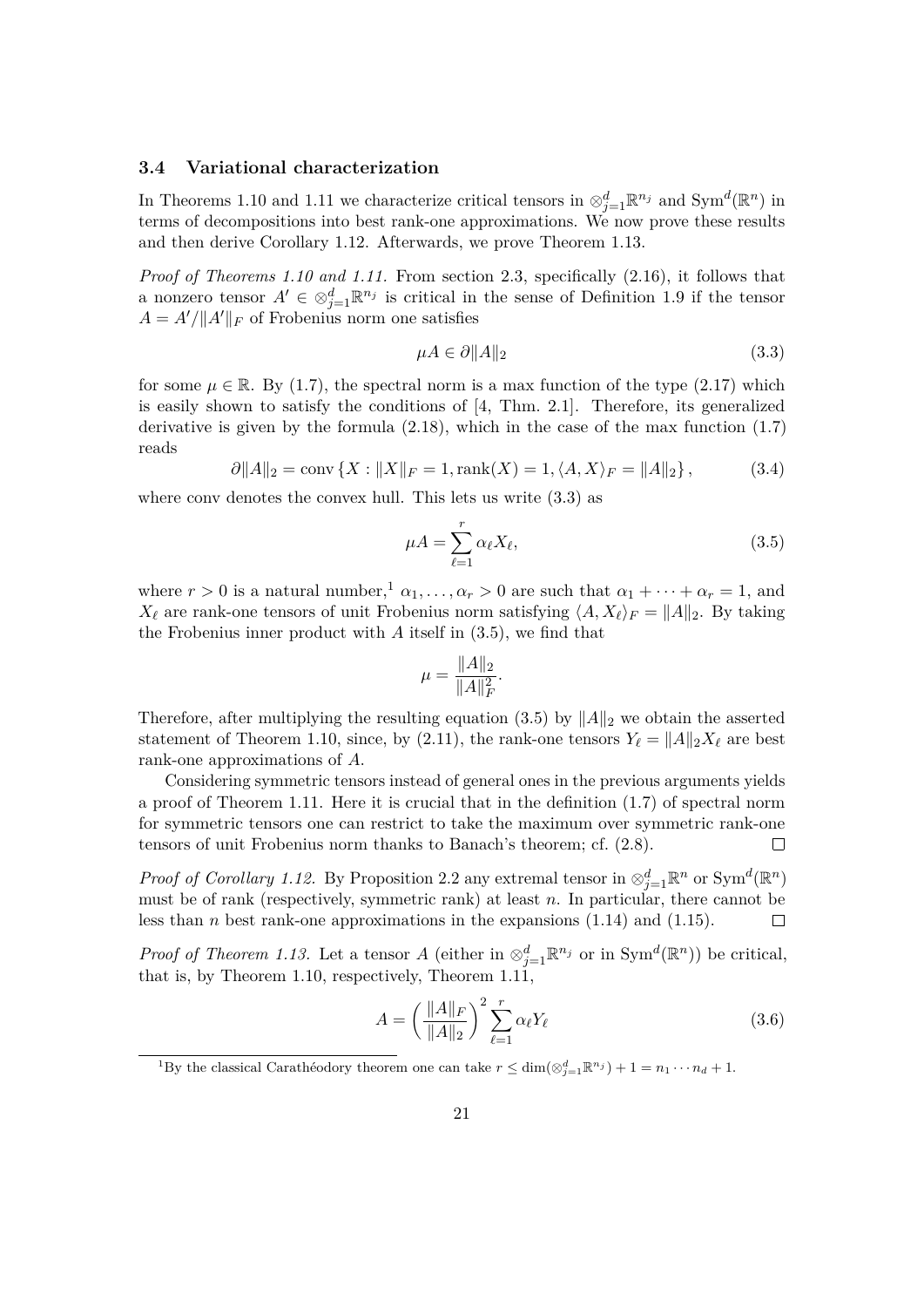for some (symmetric, if *A* is symmetric) best rank-one approximations  $Y_1, \ldots, Y_r$  to *A*, and coefficients  $\alpha_1, \ldots, \alpha_r > 0$  that sum up to one. Recall from section 2.1 that the nuclear norm is dual to the spectral norm. By (2.2), this in particular means there exists a tensor  $A^*$  satisfying  $||A^*||_2 \leq 1$  and  $||A||_* = \langle A, A^* \rangle_F$ . Note that we then have  $\langle X, A^* \rangle_F \leq \|X\|_F \|A^*\|_2 \leq \|X\|_F$  for every rank-one tensor *X*. Since  $\|Y_{\ell}\|_F = \|A\|_2$ , it hence follows from (3.6) that

$$
||A||_* = \langle A, A^* \rangle_F = \left(\frac{||A||_F}{||A||_2}\right)^2 \sum_{\ell=1}^r \alpha_\ell \langle Y_\ell, A^* \rangle_F \le \frac{||A||_F^2}{||A||_2},
$$

which is the converse inequality to  $(1.17)$ . This shows that  $(i)$  implies  $(ii)$ .

Assume now that (ii) holds for a nonzero tensor *A*, that is,  $||A||_2||A||_* = ||A||_F^2$ . By the definition of the nuclear norm there exist  $r \in \mathbb{N}$ , positive numbers  $\beta_1, \ldots, \beta_r > 0$ , and rank-one tensors  $X_1, \ldots, X_r$  of unit Frobenius norm such that

$$
A = \sum_{\ell=1}^{r} \beta_{\ell} X_{\ell} \text{ and } ||A||_{*} = \sum_{\ell=1}^{r} \beta_{\ell}.
$$
 (3.7)

If *A* is symmetric,  $X_1, \ldots, X_r$  can be taken symmetric [10]. Taking the Frobenius inner product with *A* in the first of these equations gives

$$
||A||_2||A||_* = \langle A, A \rangle_F = \sum_{\ell=1}^r \beta_\ell \langle A, X_\ell \rangle_F.
$$

Since  $\langle A, X_\ell \rangle_F \le ||A||_2$  for  $\ell = 1, \ldots, r$  and since  $\beta_1, \ldots, \beta_r$  sum up to  $||A||_*$ , this equality can hold only if  $\langle A, X_\ell \rangle_F = ||A||_2$  for  $\ell = 1, \ldots, r$ . Since, by (2.11), the rank-one tensors  $Y_{\ell} = ||A||_2 X_{\ell}, \ell = 1, \ldots, r$ , are then best rank-one approximations of *A*, we see that (3.7) is equivalent to (3.6), which by Theorems 1.10 and 1.11 means that *A* is critical.  $\Box$ 

**Remark 3.2.** Observe from the proof that decomposition (3.6) of a critical tensor into its best rank-one approximations is also its nuclear decomposition. Vice versa, any nuclear decomposition of a tensor *A* satisfying  $||A||_2||A||_* = ||A||_F^2$  can be turned into a convex linear combination of best rank-one approximations of the rescaled tensor  $||A||_2^2/||A||_F^2 A$ .

#### **3.5 Decomposition of Chebyshev forms**

In this section we give the proof of Proposition 1.14, which realizes the decomposition of critical tensors into symmetric best rank-one approximations, that is, corresponding powers of linear forms, for the Chebyshev forms Ч*d,*2.

*Proof of Proposition 1.14.* Recall that for any  $k = 0, \ldots, d - 1$  we denote  $\theta_k = \pi k/d$  and  $a_k = \cos(\theta_k)$ ,  $b_k = \sin(\theta_k)$ . Let us observe that for any such *k* we can write

$$
\cos(d\theta) = \text{Re}((-1)^k e^{id(\theta - \theta_k)}) = (-1)^k \sum_{\ell=0}^{[d/2]} \binom{d}{2\ell} (-1)^{\ell} \cos(\theta - \theta_k)^{d-2\ell} \sin(\theta - \theta_k)^{2\ell}
$$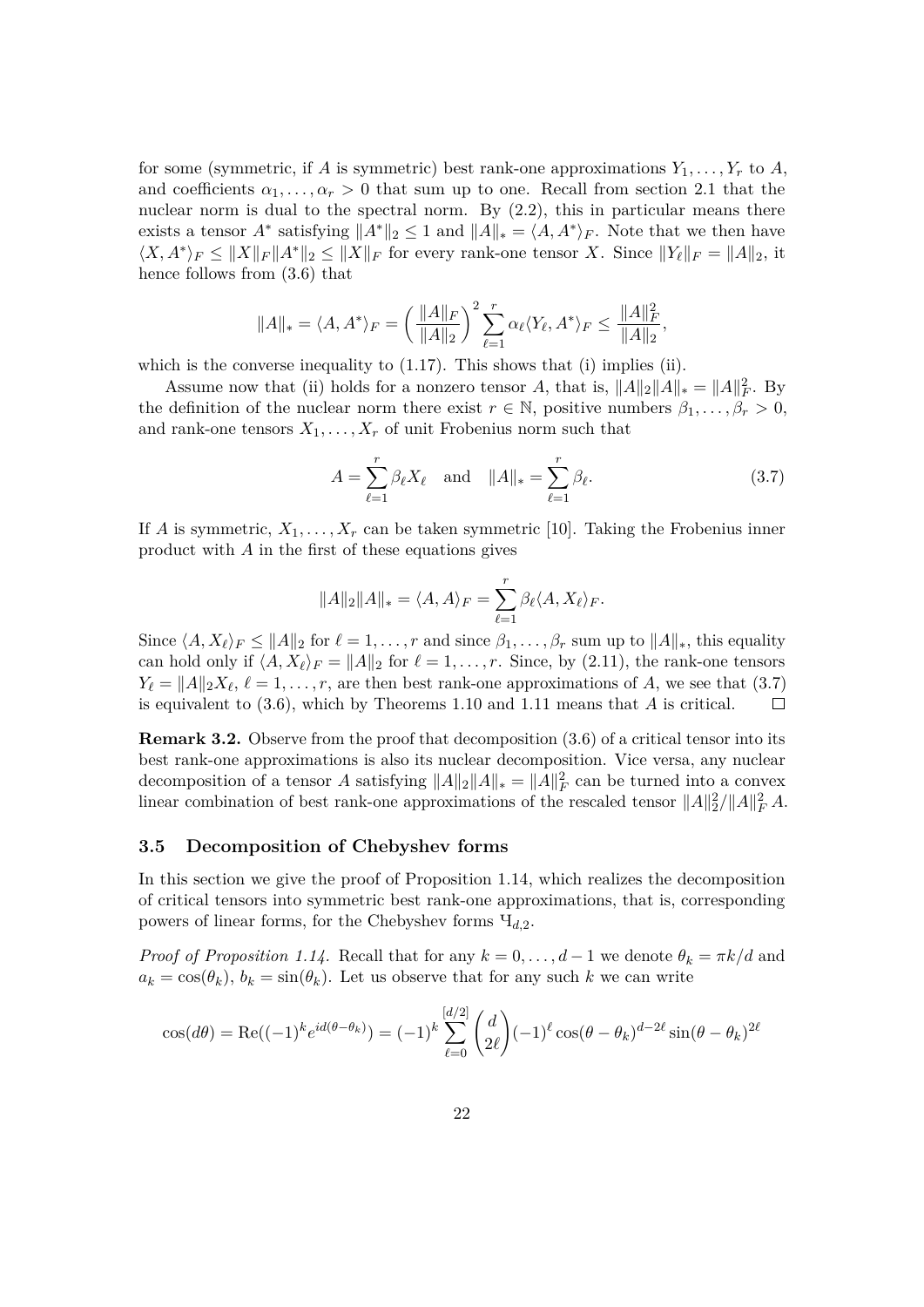and therefore

$$
\cos(d\theta) = \frac{1}{d} \sum_{\ell=0}^{[d/2]} \binom{d}{2\ell} (-1)^{\ell} \sum_{k=0}^{d-1} (-1)^{k} \cos(\theta - \theta_k)^{d-2\ell} \sin(\theta - \theta_k)^{2\ell}.
$$

Below we show that for any  $\ell = 0, \ldots, [d/2]$  it holds that

$$
(-1)^{\ell} \sum_{k=0}^{d-1} (-1)^{k} \cos(\theta - \theta_{k})^{d-2\ell} \sin(\theta - \theta_{k})^{2\ell} = \sum_{k=0}^{d-1} (-1)^{k} \cos(\theta - \theta_{k})^{d}.
$$
 (3.8)

This together with the identity  $\sum_{\ell=0}^{\lfloor d/2 \rfloor} {d \choose 2}$  $2l \choose 2l} = 2^{d-1}$  implies (1.21) (and hence also (1.20)). To derive (3.8) we write

$$
(-1)^{\ell} \sum_{k=0}^{d-1} (-1)^{k} \cos(\theta - \theta_{k})^{d-2\ell} \sin(\theta - \theta_{k})^{2\ell}
$$
  
= 
$$
\sum_{k=0}^{d-1} (-1)^{k} \cos(\theta - \theta_{k})^{d-2\ell} \sum_{j=0}^{\ell} {\ell \choose j} \cos(\theta - \theta_{k})^{2j} (-1)^{\ell-j}
$$
  
= 
$$
\sum_{j=0}^{\ell} {\ell \choose j} (-1)^{\ell-j} \sum_{k=0}^{d-1} (-1)^{k} \cos(\theta - \theta_{k})^{d-2(\ell-j)}
$$

and claim that for  $j = 0, \ldots, \ell - 1$  the inner sum in the last formula is zero. In fact, we will show that for  $s = 1, \ldots, \lfloor d/2 \rfloor$ 

$$
\sum_{k=0}^{d-1} (-1)^k \cos(\theta - \theta_k)^{d-2s} = 0.
$$
\n(3.9)

 $\Box$ 

For this let us observe first that Chebyshev polynomials of the first kind  $T_{d-2j}(\cos\theta) =$ cos( $(d-2j)\theta$ ),  $j=1,\ldots, [d/2]$ , form a basis in the space spanned by univariate real polynomials of degrees  $d-2, d-4, \ldots, d-2[d/2]$ . As a consequence one can express  $\cos(\theta - \theta_k)^{d-2s}$  in terms of  $T_{d-2j}(\cos(\theta - \theta_k))$  for  $j = s, \ldots, [d/2]$ , and thus in order to prove (3.9), it is enough to show that for  $s = 1, \ldots, [d/2]$  we have

$$
\sum_{k=0}^{d-1} (-1)^k \cos((d-2s)(\theta - \theta_k)) = 0.
$$

But this follows from the identity

$$
\sum_{k=0}^{d-1}(-1)^ke^{i(d-2s)(\theta-\theta_k)}=e^{i(d-2s)\theta}\sum_{k=0}^{d-1}\left(e^{i2\pi s/d}\right)^k=0,
$$

hence the proof is complete

We now derive Corollary 1.15 which, in particular, implies that the cubic Chebyshev forms  $\Pi_{3,n}$  are critical for the ratio  $||p||_{\infty}/||p||_B$ ,  $p \in P_{3,n}$ .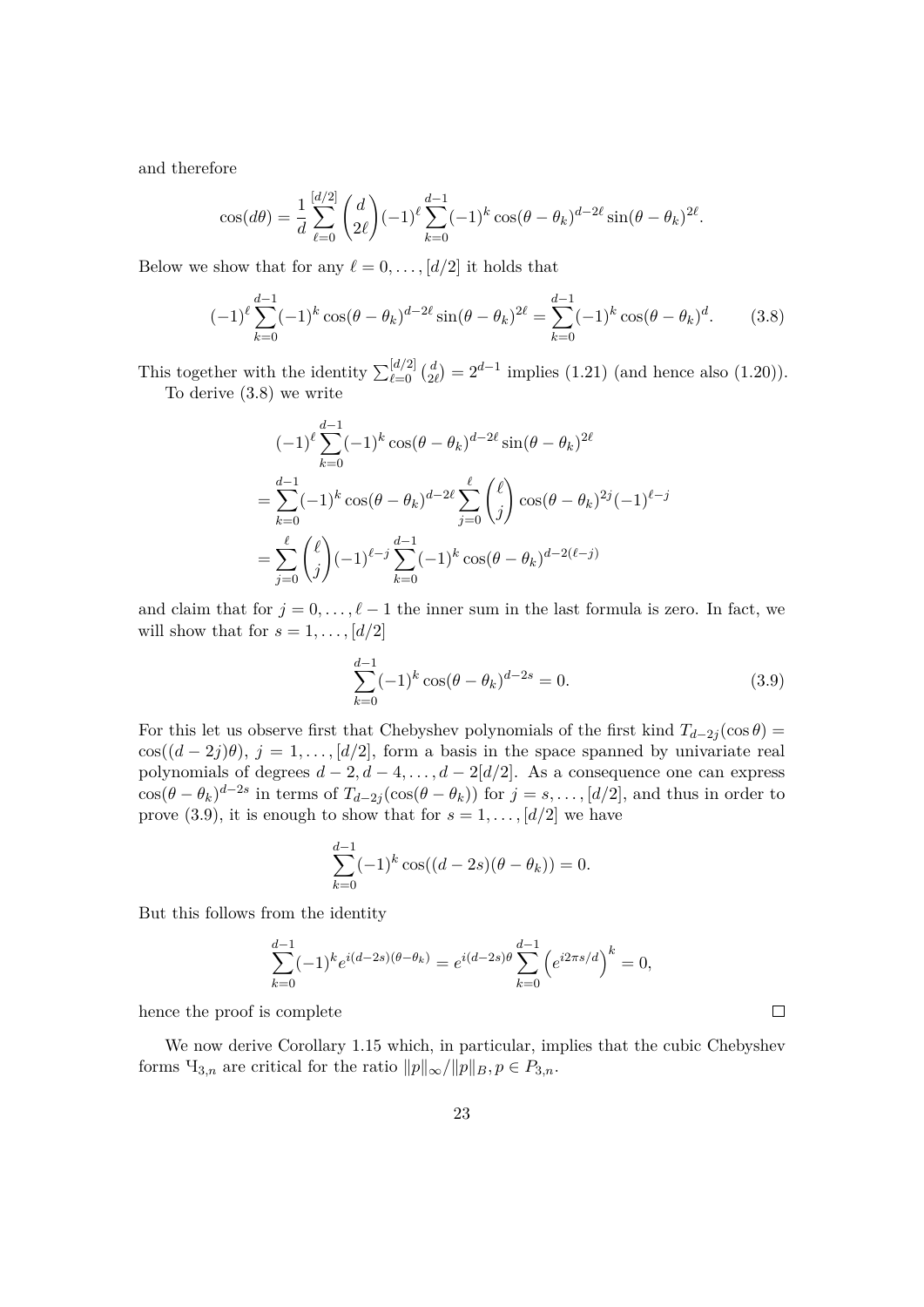*Proof of Corollary 1.15.* From Proposition 1.14 we get

$$
H_{3,2}(x_1, x_2) = x_1^3 - 3x_1x_2^2 = \frac{4}{3} \left( x_1^3 - \left( \frac{x_1 - \sqrt{3}x_2}{2} \right)^3 + \left( \frac{-x_1 + \sqrt{3}x_2}{2} \right)^3 \right). \tag{3.10}
$$

We then write

$$
H_{3,n}(x) = x_1^3 - 3x_1(x_2^2 + \dots + x_n^2) = -(n-2)x_1^3 + \sum_{i=2}^n \left(x_1^3 - 3x_1x_i^2\right)
$$
  
= -(n-2)x\_1^3 + \frac{4}{3}\sum\_{i=2}^n x\_1^3 - \left(\frac{x\_1 - \sqrt{3}x\_i}{2}\right)^3 + \left(\frac{-x\_1 + \sqrt{3}x\_i}{2}\right)^3,

where we applied (3.10) to each binary Chebyshev form  $\Pi_{3,2}(x_1, x_i) = x_1^3 - 3x_1x_i^2$ . The obtained formula is equivalent to the asserted one (1.22).  $\Box$ 

#### **3.6 Local minimality of cubic Chebyshev forms**

This subsection is devoted to the proof of Theorem 1.3, which states that the cubic Chebyshev form  $\Pi_{3,n}(x) = x_1^3 - 3x_1(x_2^2 + \cdots + x_n^2)$  is a local minimum for the ratio of uniform and Bombieri norms. We denote by  $G \simeq O(n-1) \subset O(n)$  the subgroup consisting of orthogonal transformations that preserve the point  $(1,0,\ldots,0) \in \mathbb{R}^n$ . Note that  $G \subset O(n)$  is of codimension  $n-1$  and that  $\Pi_{3,n}$  is invariant under *G*. In particular, the  $O(n)$ -orbit of  $\Pi_{3,n}$  is at most  $(n-1)$ -dimensional. In the following lemma we describe the tangent space to this orbit, a result that we need for the proof of Theorem 1.3.

**Lemma 3.3.** *The*  $O(n)$ -orbit of  $H_{3,n}$  has dimension  $n-1$  and its tangent space at  $H_{3,n}$ *consists of all reducible cubics of the form*  $\ell \cdot q$ *, where*  $\ell$  *is a linear form that vanishes at*  $(1,0,\ldots,0) \in \mathbb{R}^n$  *and*  $q(x) = 3x_1^2 - x_2^2 - \cdots - x_n^2$ .

*Proof.* For  $i = 2, \ldots, n$  let us consider the elementary rotation  $R_i(\varphi) \in O(n)$  in the  $(x_1, x_i)$ -plane, that is,  $R_i(\varphi)$  is given by the  $n \times n$  matrix whose only non-zero entries are  $(R_i(\varphi))_{11} = (R_i(\varphi))_{ii} = \cos(\varphi), (R_i(\varphi))_{1i} = -(R_i(\varphi))_{i1} = \sin \varphi$ , and  $(R_i(\varphi))_{jj} = 1$  for  $j \neq 1, i$ . It is a straightforward calculation to check that the tangent vector to the curve  $\varphi \mapsto R_i(\varphi)^* \mathcal{H}_{3,n}$  at  $\varphi = 0$  is a nonzero cubic proportional to  $x_i q$ . For  $i = 2, \ldots, n$  these  $n-1$  tangent vectors are linearly independent, and, since the  $O(n)$ -orbit of  $\mathcal{H}_{3,n}$  is at most  $(n-1)$ -dimensional, the claim follows.  $\Box$ 

*Proof of Theorem 1.3.* Let  $S = \{p \in P_{3,n} : ||p||_B = ||\mathcal{H}_{3,n}||_B\}$  denote the sphere of radius  $\|$ <sup>H</sup><sub>3*,n*</sub> $\|$ *B* in (*P*<sub>3*,n*</sub>, $\|$  ⋅  $\|$ *B*). Denote by *H* any (*n* − 1)-dimensional submanifold of  $O(n)$ that passes through the identity id  $\in O(n)$  and intersects *G* transversally at id  $\in H \cap G$ . Denote also by *M* any submanifold of *S* that has codimension  $n-1$ , passes through  $\Pi_{3,n} \in S$ , and intersects the  $O(n)$ -orbit of  $\Pi_{3,n}$  transversally at  $\Pi_{3,n}$ . Consider now the smooth map  $f: H \times M \to S$ ,  $(h,m) \mapsto h^*m$  and note that by construction the differential of  $f$  at (id,  $\mathcal{H}_{3,n}$ ) is surjective. In particular,  $f$  maps some open neighborhood of (id,  $\Pi_{3,n} \in H \times M$  to an open neighborhood of  $\Pi_{3,n} \in S$ . Therefore, since the uniform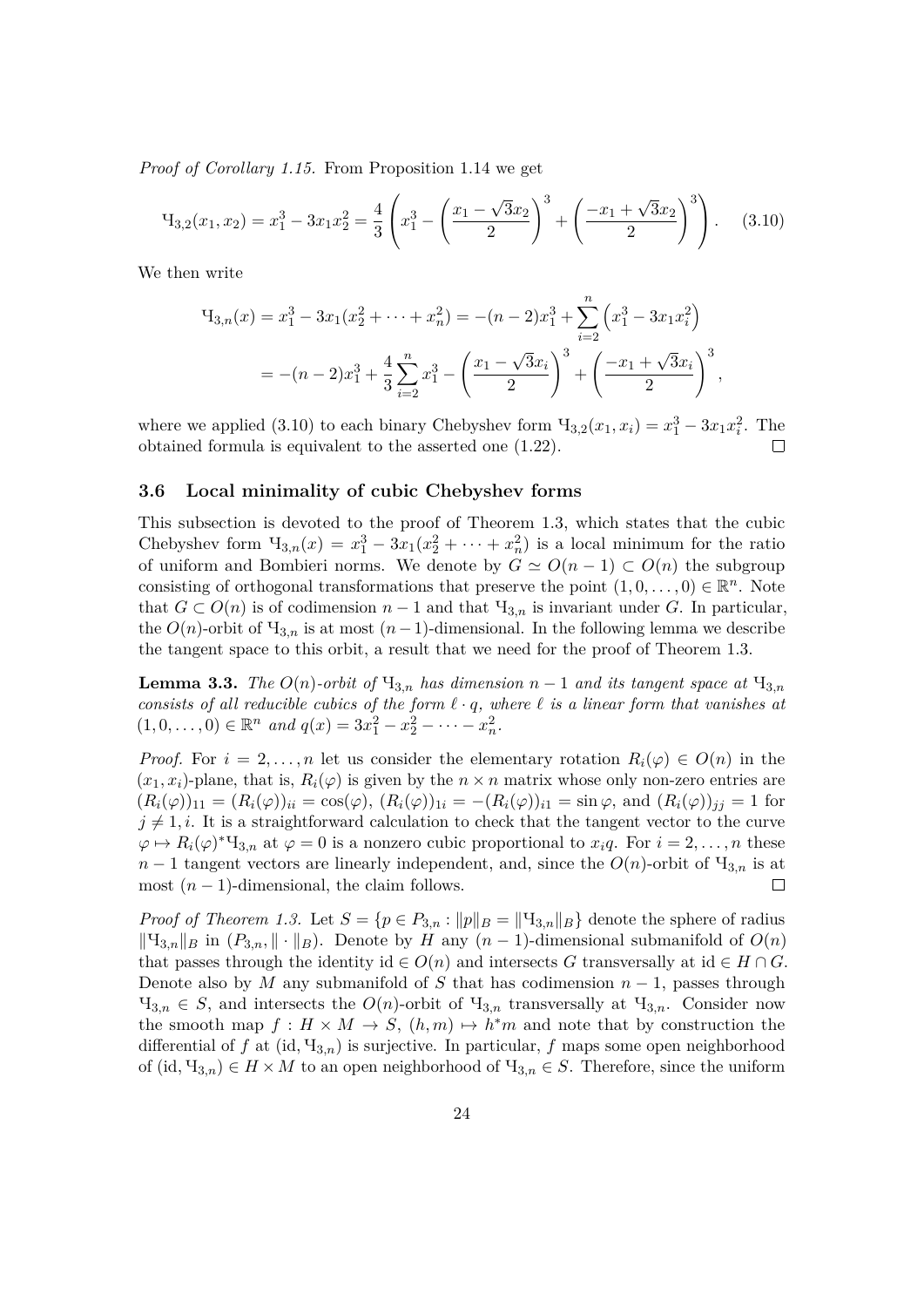norm is  $O(n)$ -invariant, in order to prove the claim of the theorem it is enough to show that  $\Pi_{3,n} \in M$  is a local minimum of the uniform norm restricted to M. To prove the latter let us denote by *T* the sphere of radius  $\|\Psi_{3,n}\|_B$  in the tangent space to *M* at  $\Pi_{3,n}$ . We claim that there exists a constant  $\delta > 0$  such that for any  $p \in T$  there exists a point  $x \in \mathbb{R}^n$ ,  $||x|| = 1$ , such that

$$
|\mathcal{H}_{3,n}(x)| = 1 \quad \text{and} \quad \mathcal{H}_{3,n}(x)p(x) \ge \delta. \tag{3.11}
$$

It then follows for the geodesic  $\gamma_p(t) = \cos t \cdot \mathbf{y}_{3,n} + \sin t \cdot p$  that

$$
\|\gamma_p(t)\|_{\infty} \ge |\cos t \, \mathbf{H}_{3,n}(x) + \sin t \, p(x)| \ge \cos t + \delta \sin t \ge 1 = \|\mathbf{H}_{3,n}\|_{\infty}
$$

for all  $0 \le t \le t_\delta$ , where  $t_\delta > 0$  depends only on  $\delta$ . This proves that  $\Pi_{3,n} \in M$  is a local minimum of the uniform norm restricted to *M*.

In order to show (3.11) let us define

$$
C_n = \{\pm e_1\} \cup \left\{\pm \frac{1}{2}e_1 + \frac{\sqrt{3}}{2}\rho e_2 : \rho \in G\right\}
$$
  
=  $\{\pm e_1\} \cup \{x \in \mathbb{R}^n : ||x|| = 1, 3x_1^2 - x_2^2 - \dots - x_n^2 = 0\},\$ 

where  $e_1 = (1, 0, \ldots, 0)$  and  $e_2 = (0, 1, 0, \ldots, 0)$ . From the *G*-invariance of  $\mathcal{H}_{3,n}$  one can see that  $C_n$  is the set of unit vectors  $x \in \mathbb{R}^n$ ,  $||x|| = 1$ , satisfying  $|\mathcal{H}_{3,n}(x)| = 1$  and

$$
\mathcal{H}_{3,n}(\pm e_1) = \pm 1, \quad \mathcal{H}_{3,n}\left(\pm \frac{1}{2}e_1 + \frac{\sqrt{3}}{2}\rho e_2\right) = \mp 1, \quad \rho \in G. \tag{3.12}
$$

From Lemma 3.3 it follows that a nonzero form  $p \in P_{3,n}$  vanishes on  $C_n$  if and only if it belongs to the tangent space of the  $O(n)$ -orbit of  $H_{3,n}$  at  $H_{3,n}$ <sup>2</sup> In particular, no  $p \in T$ vanishes on the whole of  $C_n$ . From compactness of both  $C_n$  and  $T$  we hence conclude that

$$
\max_{x\in C_n} |p(x)| \geq \delta'
$$

for some  $\delta' > 0$  and all  $p \in T$ . Now put  $\delta = \delta'/(10n)$ . Given  $p \in T$ , let  $x' \in C_n$  be such that  $|p(x')| \ge \delta'$ . If  $p(x')$  and  $\mathcal{H}_{3,n}(x')$  have the same sign, (3.11) obviously holds as  $δ' > δ$ . We now treat the case when  $\mathcal{H}_{3,n}(x')p(x') < 0$ . Note first that, as a consequence of the *G*-invariance of  $\mathcal{H}_{3,n}$ , together with the decomposition (1.22), we have the whole family of decompositions

$$
\mathcal{H}_{3,n}(x) = \frac{n+2}{3}x_1^3 + \frac{4}{3}\sum_{i=2}^n - \left\langle v_{\rho,i}^+, x \right\rangle^3 + \left\langle v_{\rho,i}^-, x \right\rangle^3, \quad \rho \in G,\tag{3.13}
$$

where  $v_{\rho,i}^{\pm} = \pm 1/2e_1 +$ √  $3/2\rho e_i$  and  $e_i$  is the *i*th unit vector,  $i = 1, \ldots, n$ . The set of possible  $v_{\rho,i}^{\pm}$  for different  $\rho \in G$  coincides with  $C_n \setminus {\pm e_1}$ . Therefore,  $x'$  either is  $\pm e_1$  (in

<sup>&</sup>lt;sup>2</sup>It is interesting to state this in the language of symmetric tensors: the tangent space of the  $O(n)$ -orbit of the symmetric tensor associated with Ч3*,n* is the orthogonal complement of the span of its symmetric best rank-one approximations.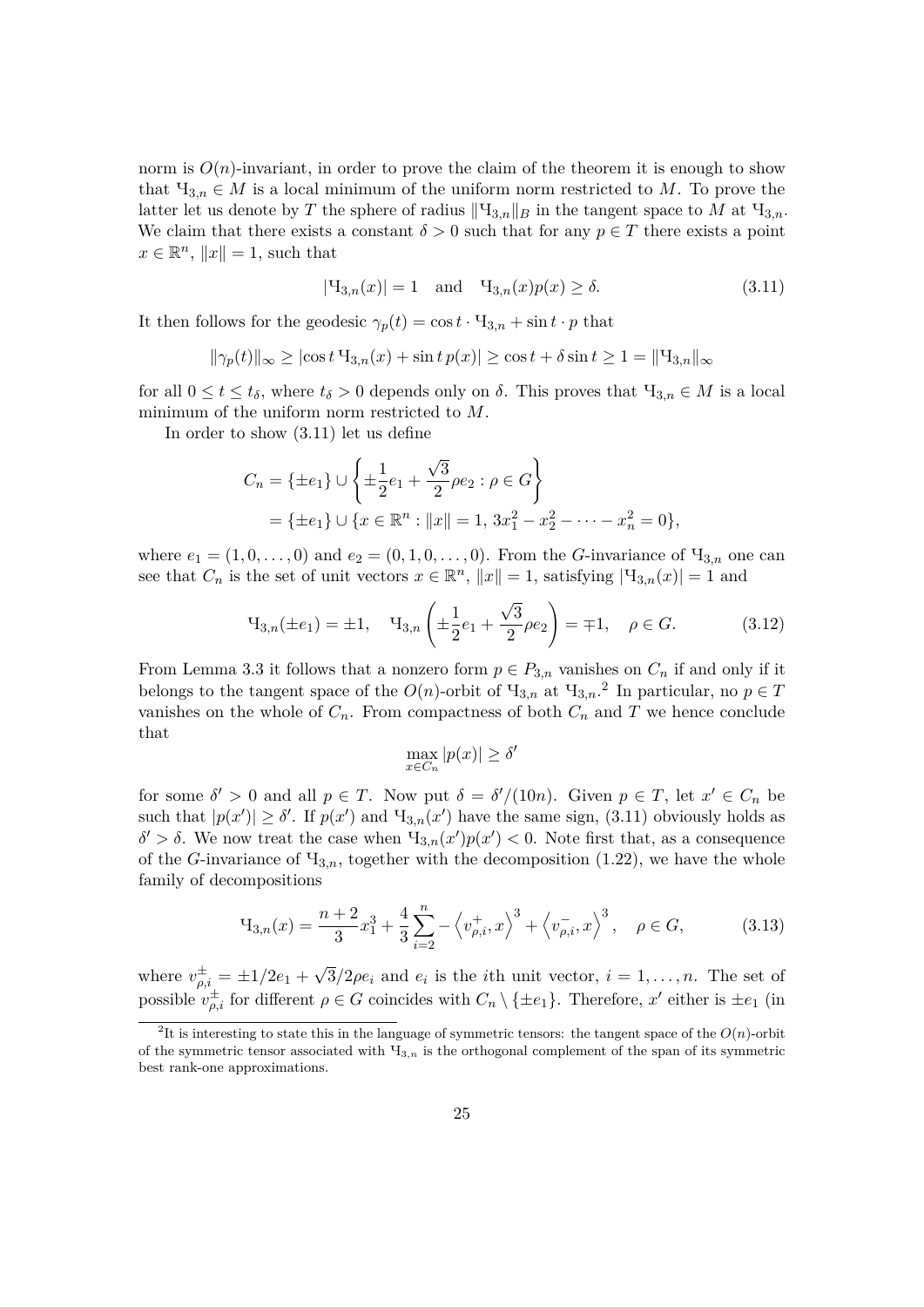which case we can assume that  $x' = e_1$  or is among  $v_{\rho,i}^{\pm}$ ,  $i = 2, \ldots, n$ , for some  $\rho \in G$ . Since *p* is tangent to *S* at  $\Pi_{3,n}$ , that is,  $\langle p, \Psi_{3,n} \rangle_B = 0$ , and since  $\langle p, \langle v, \cdot \rangle^3 \rangle_B = p(v)$ , we get from  $(3.12)$  and  $(3.13)$  that

$$
0 = \langle p, \mathcal{H}_{3,n} \rangle_B = \frac{n+2}{3} \mathcal{H}_{3,n}(e_1) p(e_1) + \frac{4}{3} \sum_{i=2}^n \mathcal{H}_{3,n}(v_{\rho,i}^+) p(v_{\rho,i}^+) + \mathcal{H}_{3,n}(v_{\rho,i}^-) p(v_{\rho,i}^-).
$$

One of these terms features  $\mathcal{H}_{3,n}(x')p(x') \leq -\delta'$ . Elementary estimates then show that for some *x* among  $e_1$  and  $v_{\rho,i}^+, v_{\rho,i}^-, i = 2, ..., n$ , we must have  $\Pi_{3,n}(x)p(x) \ge \delta'/(10n) = \delta$ . We thus have verified  $(3.11)$  for all  $p \in T$  and some  $\delta > 0$ , which concludes the proof.  $\Box$ 

#### **Acknowledgment**

We thank Zhening Li for pointing out a counterexample to the global optimality of Chebyshev forms  $\mathcal{H}_{3,n}$  as presented in section 1.1.

# **References**

- [1] S. Banach. Über homogene Polynome in (*L* 2 ). *Stud. Math.*, 7:36–44, 1938.
- [2] B. Beauzamy, E. Bombieri, P. Enflo, and H. L. Montgomery. Products of polynomials in many variables. *J. Number Theory*, 36(2):219–245, 1990.
- [3] P. L. Chebyshev. Théorie des mécanismes connus sous le nom de parallélogrammes. *Mém. Acad. Sci. Pétersb.*, 7:539–568, 1854.
- [4] F. H. Clarke. Generalized gradients and applications. *Trans. Amer. Math. Soc.*, 205:247–262, 1975.
- [5] F. H. Clarke. *Optimization and Nonsmooth Analysis*. Classics in Appl. Math. 5. SIAM, Philadelphia, PA, 1990.
- [6] F. Cobos, T. Kühn, and J. Peetre. Schatten-von Neumann classes of multilinear forms. *Duke Math. J.*, 65(1):121–156, 1992.
- [7] F. Cobos, T. Kühn, and J. Peetre. On G*p*-classes of trilinear forms. *J. London Math. Soc. (2)*, 59(3):1003–1022, 1999.
- [8] H. Derksen, S. Friedland, L.-H. Lim, and L. Wang. Theoretical and computational aspects of entanglement. *arXiv:1705.07160*, 2017.
- [9] A. Franc. *Etude Algèbrique des Multitableaux: Apports de l'Algèbre Tensorielle*. PhD thesis, Université de Montpellier II, Montpellier, France, 1992.
- [10] S. Friedland and L.-H. Lim. Nuclear norm of higher-order tensors. *Math. Comp.*, 87(311):1255–1281, 2018.